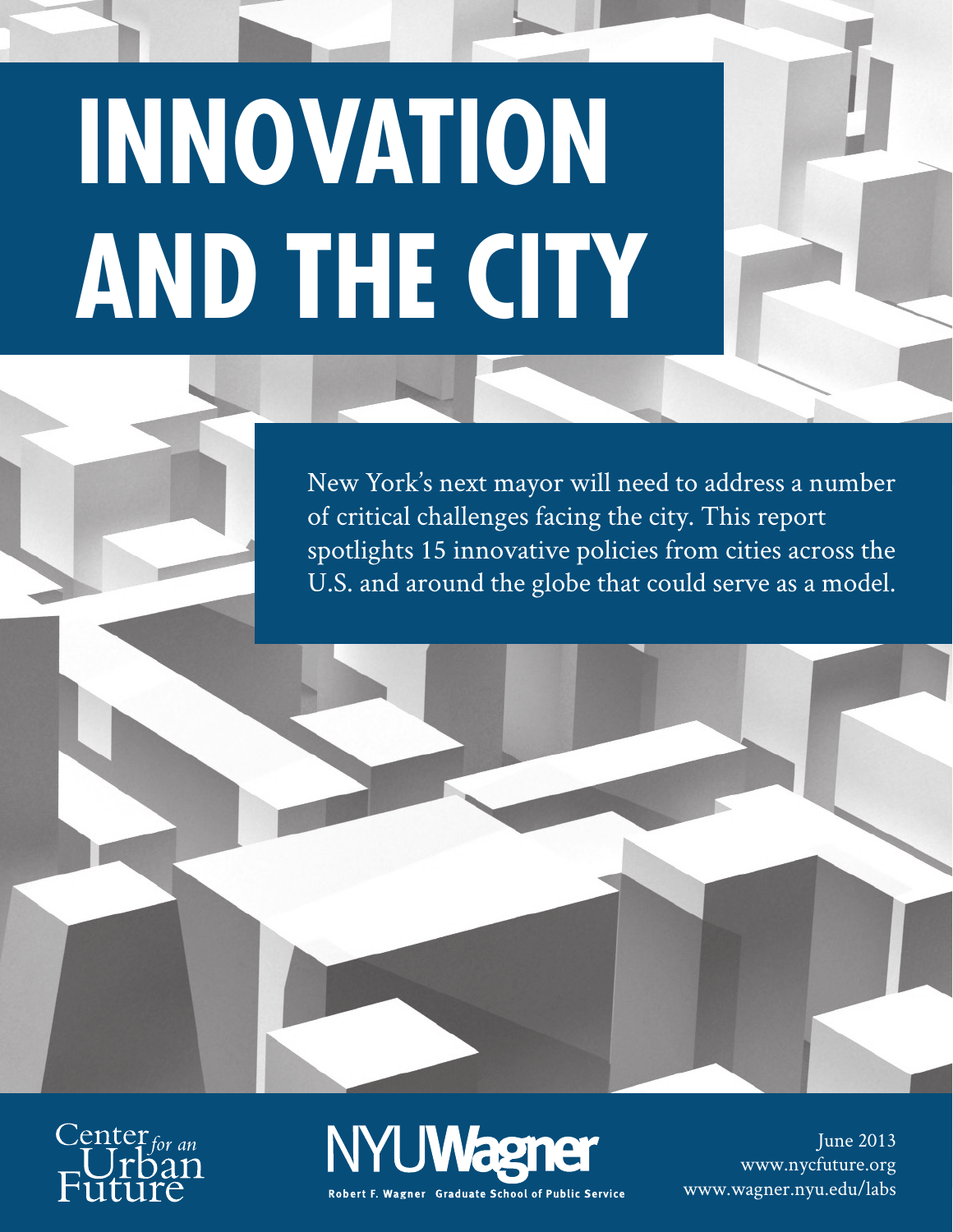|                                  | <b>INTRODUCTION</b><br><b>Innovation and the City</b>                                                                               | $\overline{4}$ |
|----------------------------------|-------------------------------------------------------------------------------------------------------------------------------------|----------------|
| <b>Fill</b>                      | <b>IDEA 1: UPDATING 311   BOSTON &amp; CHICAGO</b><br>A More Responsive, Transparent & Participatory 311                            | 6              |
| j                                | <b>IDEA 2: KINDERGARTEN TO COLLEGE SAVINGS   SAN FRANCISCO</b><br>Fostering a College-Going Culture & Allaying Rising Tuition Costs | 7              |
|                                  | <b>IDEA 3: INNOVATION LOAN FUND   CHICAGO</b><br>Loan Fund Seeds New Ideas at the Agency Level                                      | 8              |
|                                  | <b>IDEA 4: PEAK ACADEMY  </b><br><b>DENVER</b><br><b>Sending Agency Staff to Innovation School</b>                                  | 9              |
| $\overline{\mathbf{r}^{\prime}}$ | <b>IDEA 5: PROJECT ORACLE   LONDON</b><br><b>Measuring Impact in Human Services</b>                                                 | 10             |
|                                  | <b>IDEA 6: SPACEHIVE   LONDON</b><br><b>Crowdsourcing Capital Projects</b>                                                          | 11             |
|                                  | <b>IDEA 7: ZERO WASTE   SAN FRANCISCO</b><br>A Comprehensive Approach to Increasing Recycling & Improving Waste Management          | 12             |

This report was written by Neil Kleiman, Adam Forman, Jae Ko, David Giles, and Jonathan Bowles. Additional research by Adam Eckstein, Kahliah Laney, Christian Gonzalez-Rivera, Emily Laskodi, and Sa Liu. Design by Ahmad Dowla and Jae Ko.

This research and report were made possible by generous support from Citi Community Development. General operating support for Center for an Urban Future has been provided by the Bernard F. and Alva B. Gimbel Foundation.

Special thanks to Eileen Auld, Bethany Godsoe, Colleen SchwartzCoffey and Michelle Ceran.

### **Community Development**



*Cover image: tovovan/shutterstock.com*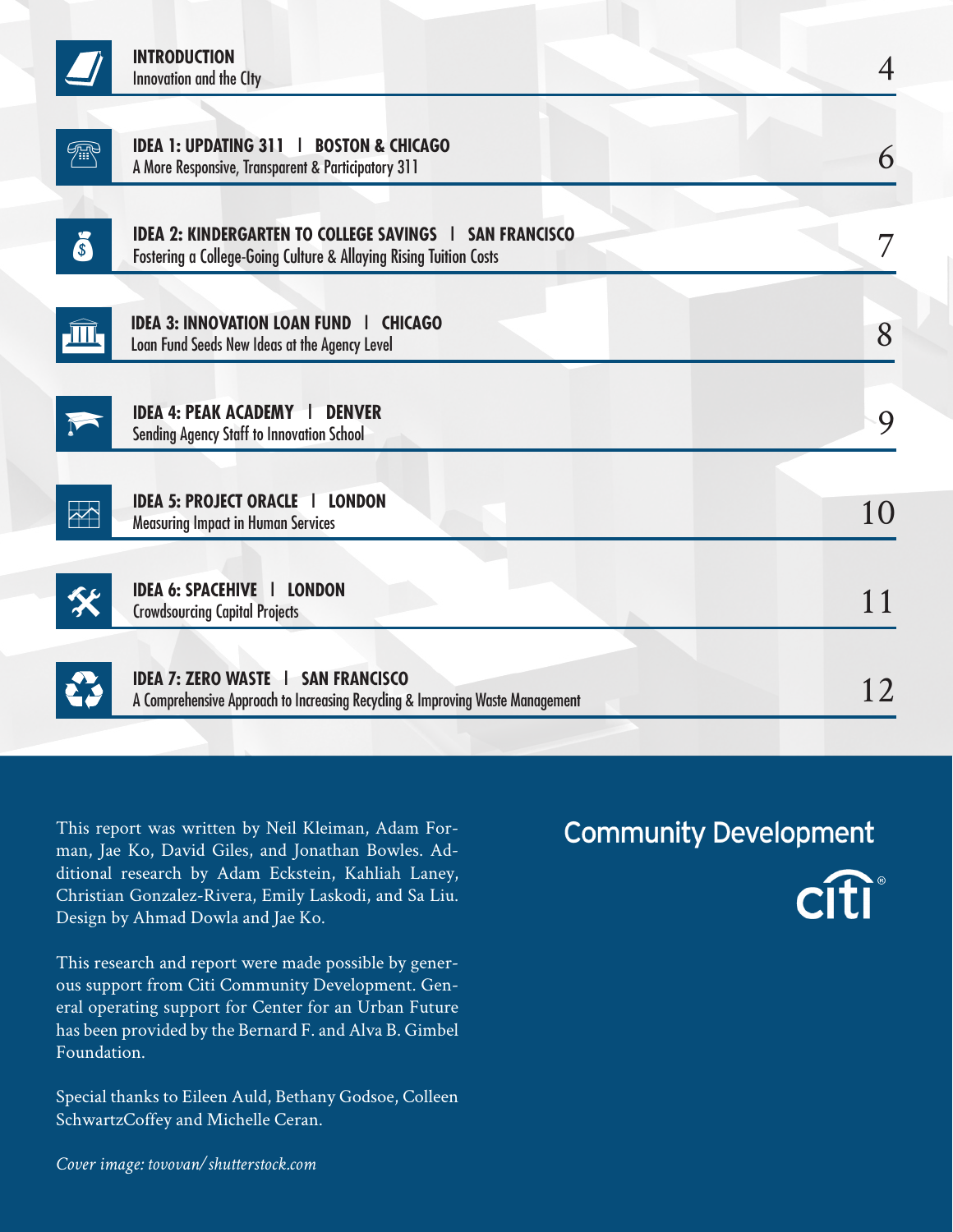| <b>IDEA 8: DIGITAL BADGING   PHILADELPHIA, PROVIDENCE &amp; CHICAGO</b><br>Creating an Alternative Assessment System for Out-of-School Programs                  | 14 |
|------------------------------------------------------------------------------------------------------------------------------------------------------------------|----|
| <b>IDEA 9: BUDGET SAVINGS COMMISSION  </b><br><b>CHICAGO</b><br><b>Private Firms Develop Mass Budget Savings</b>                                                 | 15 |
| <b>IDEA 10: OPEN DATA   SEATTLE &amp; SAN FRANCISCO</b><br>A More Transparent, Inclusive & Collaborative Government                                              | 16 |
| <b>IDEA 11: CITY ID PREPAID MASTERCARD</b><br><b>OAKLAND</b><br>-1<br>Municipal Identification & Debit Card                                                      | 17 |
| <b>IDEA 12: ACCESSORY DWELLING UNITS &amp; BASEMENT CONVERSIONS   SEATTLE &amp; SANTA CRUZ</b><br>Helping the Elderly to Comfortably & Affordably "Age in Place" | 18 |
| <b>IDEA 13: PRIZE-LINKED SAVINGS   MICHIGAN</b><br><b>Incentivizing Savings Accounts in Underbanked Communities</b>                                              | 20 |
| <b>IDEA 14: IMMIGRANT EXPORT INITIATIVE   LOS ANGELES &amp; CHICAGO</b><br>Helping Immigrant-Run Businesses Grow through Exporting                               | 21 |
| <b>IDEA 15: COMMUTER TAX BENEFIT   SAN FRANCISCO</b><br><b>Expanding Access to Federal Pre-Tax Transit Benefits</b>                                              | 22 |
|                                                                                                                                                                  |    |

The Wagner Innovation Labs are a part of the NYU Robert F. Wagner Graduate School of Public Service. They are a new series of experiments that marry theory and practice to promote informed, evidence-based policy-making in a complex world. Each Lab has its own focus and approach, and operates independently, but all reflect NYU Wagner's broad commitment to bringing scholars, thinkers and practitioners together to enrich the policy-making process.

### $C_{\mathbf{r}}^{\text{enter}}$ uture

The Center for an Urban Future is a NYC-based policy institute dedicated to highlighting the critical opportunities and challenges facing New York and other cities, and providing fresh ideas and workable solutions to policymakers. The Center's primary focus is on growing and diversifying the local economy, expanding economic opportunity and targeting problems facing lowincome and working-class neighborhoods.

www.wagner.nyu.edu/labs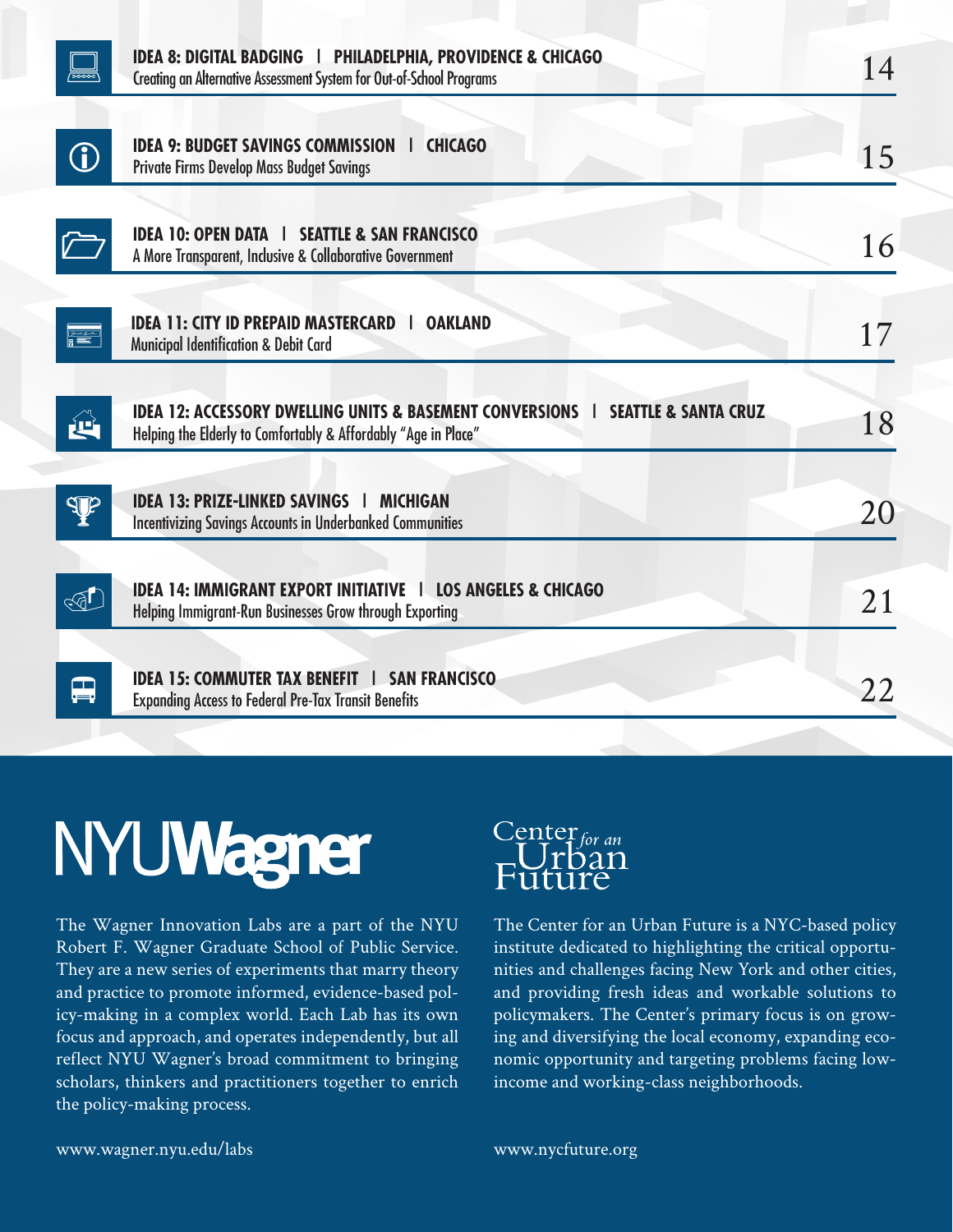### **Innovation and the city**

With Washington trapped in budget battles and partisan gridlock, cities have emerged as the best source of government innovation.

Nowhere is this more visible than in New York City.

Since taking office in 2002, Mayor Bloomberg has introduced a steady stream of innovative policies, from a competition to recruit a new applied sciences campus and a far-reaching sustainability plan, to micro-apartments and a first-in-the-nation Office of Financial Empowerment. Some reforms have been more successful than others, and some more widely embraced by New Yorkers, but these policy innovations have undeniably reshaped city government, improving service delivery and sparking economic growth.

Yet for all of Mayor Bloomberg's achievements, many problems will remain when he exits City Hall at the end of the year. To successfully address these challenges, the next mayor will have to be as ambitious, experimental and innovative as his or her predecessor.

And just as Mayor Bloomberg drew inspiration from cities around the world, the next mayor needn't reinvent the wheel. As we detail in this report, cities across the country and around the globe—from Chicago and Denver to Seattle and London—have pioneered a number of innovative government initiatives. The best of these reforms have clear potential for replication in New York.

Over the last six months, researchers at the Center for an Urban Future and NYU Wagner interviewed nearly 200 policy experts in cities across the country and around the globe, looking for game-

changing reforms that have proven effective in other cities, that are scalable in New York and that the next mayor could implement. This report, "Innovation and the City," presents 15 of the most promising reforms—from San Francisco's bold plan to establish a \$50 college savings account for every kindergartener in public school, to Boston's pioneering approach to remaking the 311 system for today's smartphone age and London's ambitious experiment with crowdfunding for public infrastructure projects.

Mayoral transitions present a unique opportunity to develop new and innovative policy ideas. As Mayor Bloomberg has noted, a mayor must have the courage to fail in order to see what works. Yet once in office, this failure is less tolerated. Politicians are expected to get it right the first time, right out of the gate.

This effort—which we have referred to as the Mayoral Policy Lab—aims to invigorate the cycle of innovation and experimentation. Providing a new twist on the election cycle debate, we offer the New York City mayoral candidates a menu of practical policy ideas drawn from the most inspired policies in the most vibrant cities around the country and the world. If cities are our "laboratories of innovation," our research provides rigorous policy "experiments," offering novel, proven and scalable reforms that can improve, and possibly transform, the city.

This policy lab has been rooted in a unique partnership: the Center for an Urban Future, one of New York's leading think tanks, paired with NYU Wagner, a public service graduate school known for blending theory and practice. The entire effort has been supported by Citi, whose work through Citi Community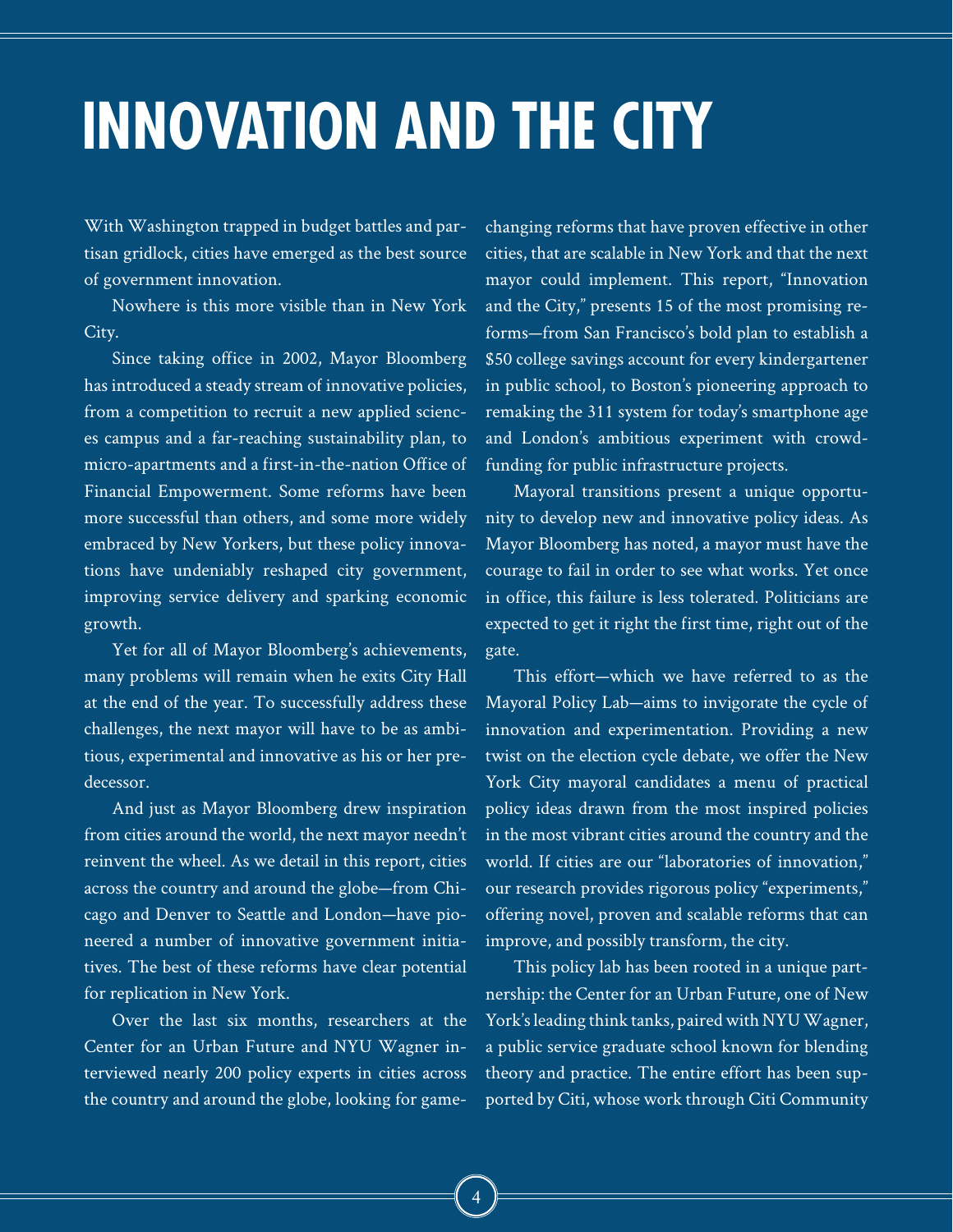

Development and the Citi for Cities initiative is focused on fostering urban innovation throughout the world.

More than a casual scan, we developed a rigorous and unique vetting process. In fact, we know of no other attempts to systematically curate innovative reforms and customize them for a new City administration. Our research methodology operated much like a funnel: broadly identifying new ideas at first, systematically winnowing them down, and then carefully tailoring the final slate of reforms to New York's needs and character. The process is more precisely captured below.

In the first phase, we cast a wide net, interviewing roughly 200 policy experts from outside of New York. This included current and former mayors and chiefs of staff in cities around the world, as well as leading thinkers from philanthropic foundations, policy institutes, corporations, labor unions and advocacy groups. We also reviewed hundreds of articles, policy briefs and books reporting on noteworthy innovations.

The result was a first cut of 120 policies meriting a closer look. To gauge their feasibility in New York, we assessed these ideas with policy experts from around the five boroughs, many of whom are veterans of city government. As anticipated, we found the vast majority of our initial ideas either unworkable in New York or already being implemented by the Bloomberg administration. This left us with 20 promising reforms that both complemented and could be brought to scale in New York's unique policy terrain.

In our final phase, we selected a group of 40 leaders from the city's business, philanthropic and nonprofit sectors. At two expert roundtables held in late March 2013 at NYU Wagner, this brain trust provided input on our ideas, outlining how to improve some and recommending others be eliminated entirely.

The feedback from these convenings resulted in a final list of 15 policies, all of which are laid out in detail in this report. It is a wide-ranging collection of reforms road-tested and retrofitted for New York. Some ideas are grand in scale: a citywide evaluation system for all nonprofits in London, and the introduction of digital badging to provide alternative credentials for non-academic skills acquisition. Others are simply good management tools, providing a platform for continued innovation. The Denver Peak Academy, for instance, provides innovation training to line-level agency staff, and the Chicago Loan Fund supports extended agency collaboration to stimulate efficiency and cost-savings.

The innovations are not listed in a particular order, as we believe each will appeal to different needs the city will face. Collectively, these ideas provide a roadmap for the next mayor, addressing key challenges and helping to ensure that New York remains effective and efficient in a period of declining federal support.

But New York is not the only city that can benefit from this inventory of innovation. Los Angeles and Minneapolis will be electing new mayors, and municipal leaders everywhere are facing significant challenges. We hope these ideas will inspire innovation throughout the country, in 2014 and beyond.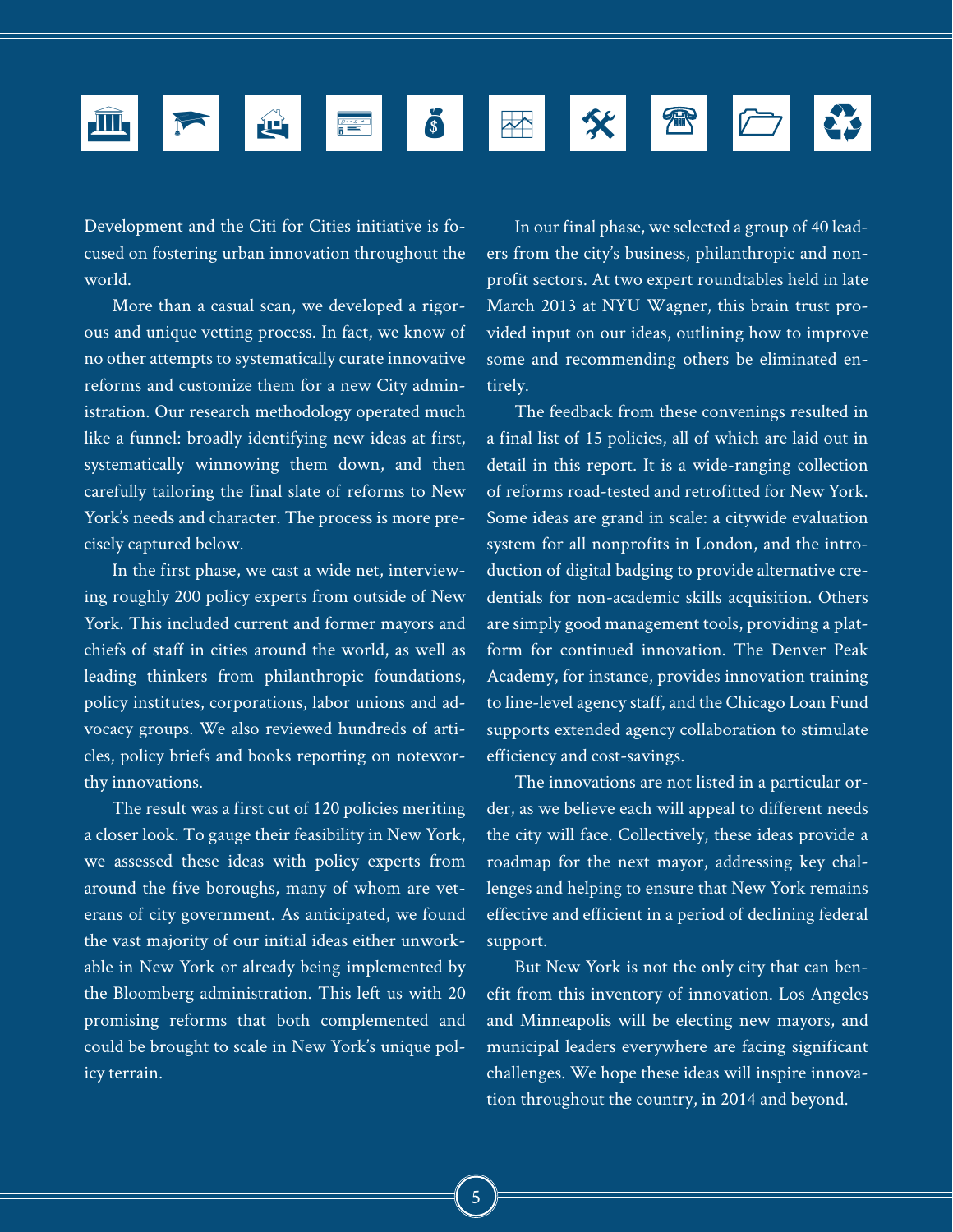

### **Updating 311**

Boston & Chicago • A More Responsive, Transparent & Participatory 311 **1**

### **INNOVATION IN A NUTSHELL**

311 services in several cities are leveraging open source data and the capabilities of mobile computing to better serve residents and increase accountability among government agencies.

### **KEY COMPONENTS**

- » Open source data available for independent developers to create innovative software programs
- » Real-time updates on the status of requests
- » Mobile apps that allow government workers to both access and close out cases while remaining in the field

### **BENEFITS**

- » Enables residents to view the status and location of service requests in real-time
- » Encourages private tech-sector innovation
- Improves government agencies' response times

Though the Bloomberg administration built one of the first and highest performing 311 systems, the platform for the smartphone era is being created outside of New York.

Boston, Chicago, San Francisco and Washington, DC are distinguished by the quantity and quality of their 311 open data. By adopting a standardized Application Programming Interface (API) protocol, they have granted programmers access to an interactive data set, allowing them to not only read the data but also submit queries and new information. This enhances the functionality of their software and increases interoperability so that apps developed for one of those cities can be easily adapted to another.

When cities farm out innovation to private developers, they save money and stimulate business development in the civic-tech sector. Chicago's "Service Tracker," for instance, was developed by programmers from Code for America. It allows residents to monitor the status of their service requests at every stage of the process—from inspection, to inter-departmental hand-offs, to completion—and receive email updates along the way.

In Boston, the Department of Innovation and Technology and the Office of Urban Mechanics work with innovators from inside and outside of government, helping them incubate and scale their ideas. Citizens Connect, Boston's version of 311, has been a primary beneficiary. Its Twitter account uploads all open service requests to its

feed and posts updates when cases are closed. Its smartphone app—the first in the country and still the most emulated—allows users to read recent submissions, look at accompanying pictures and even view their location on a map. The "City Worker" app allows government employees to access service requests while they are in the field and officially close out cases without ever returning to the office. Service requests are directly routed to the nearest work crew from the responsible department, automatically and efficiently assigning responsibility.

In New York, a heavily curated 311 Twitter account serves mainly as a resource for parking regulations rather than for information on service requests. The City's smartphone app does not allow users to see others submissions, either on a map or as a running tally of recent requests.

And while there is much to learn from peer cities, New York also faces unique challenges. An astounding 22 percent of the city's population has limited English proficiency, yet only 3 percent of 311 calls are handled in foreign languages. With service distribution and worker deployment both reactively and proactively informed by 311 data, low call volumes from this group can lead to systematic exclusion.

A 311 system that leverages the full power of the Internet and mobile computing would build on the old system to further increase the effectiveness of government services and inform decision making among agencies. 311 data and analytics have already allowed city agencies to proactively and efficiently deploy a wide variety of services and programs targetting noise abatement, disease control and pothole repair efforts, among many others. As the 311 API ecosystem matures, programmers envision apps that allow for more meaningful forms of citizen engagement, enabling residents to collaborate with one another and city agencies when planning streetscapes, parks and other neighborhood amenities.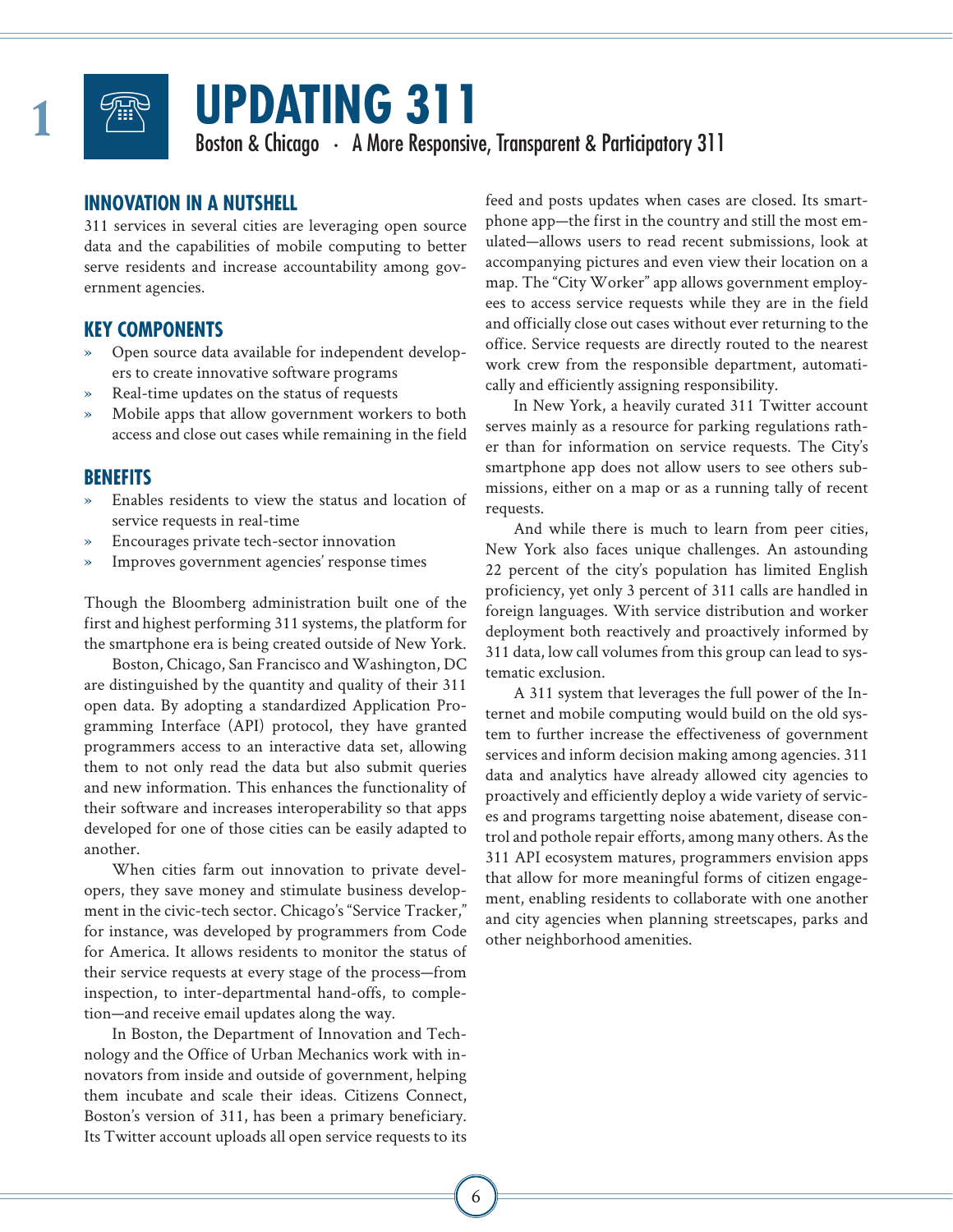

# **Example RGARTEN TO COLLEGE SAVINGS**<br>
San Francisco • Fostering a College-Going Culture & Allaying Rising Tuition Costs

### **INNOVATION IN A NUTSHELL**

The City of San Francisco is funding the country's first universal college savings account program for all of its public school kindergartners. The initiative will foster a college-going culture and alleviate rising tuition costs.

### **KEY COMPONENTS**

- » A public-private partnership with Citi, which manages the accounts, and local community partners, which raise money to match city funds
- Seed money from the City for all new kindergarten students and twice as much for those who qualify for free and reduced lunch
- City and private contributions are retracted if students do not use them for college-related expenses before the age of 25, but can, of course, keep anything they added to the account along the way

### **BENEFITS**

- » Incentivizes kids to go to college
- Provides funding for ever-rising tuition costs
- » Exposes under-banked families to mainstream banking system

In San Francisco, the "Kindergarten to College" program (K2C) is helping school kids attend college without accruing massive debt. Funded through a public-private partnership, the program kick-starts college funding for all public school students. It is the first of its kind in the nation.

Launched in 2010 and fully scaled in 2012, the City allocated \$190,000 from general funds to support the program, which now has about 8,000 accounts, with 4,700 new accounts each year. Every city public school kindergartner receives a "seed" deposit of \$50 dollars into their account to start. Low-income students who qualify for free and reduced lunches receive an additional \$50 dollars. To incentivize families to contribute to the account, K2C offers private sector matches. A pool of funds raised by community partners EARN and The San Francisco Foundation is used to match family deposits dollar-fordollar up to \$100. An additional \$100 will be added for those who enroll in monthly automatic deposits. In total, low-income families who enroll in the program and make monthly automatic deposits of at least \$100 will receive as much as \$300 in return.

At a time when four-year college degrees have become the standard requirement for almost any well-paying job, K2C could provide a critical leg up for struggling families in New York. Individuals with a four-year degree can expect to earn twice as much as those without one, but rising tuition costs are putting those degrees out of reach for low- and middle-income families. Between 2008 and 2011, the average net cost of attending college increased by 4.6 percent, while the national student loan debt increased to nearly \$1 trillion. In New York, where 72 percent of school children receive free and reduced lunches, many kids aren't even considering college, let alone saving for it.

As Anee Barr, the K2C program manager, notes, the program also benefits underbanked parents by creating a bridge into the financial mainstream. In New York, where more than 800,000 residents have no bank account, this could prove as valuable as incentivizing college.

While acknowledging the benefits of K2C, one senior New York City official expressed concern about the cost of the program. He worried that scaling it to a city with over 1.1 million public school students would prove prohibitively expensive. Cathie Mahon, a former city official and current CEO of the National Federation of Community Development Credit Unions, however, thinks the expense could be overcome if agencies are savvy about pooling matching funds. The program is almost tailormade for private sector matches, and if any city is well positioned to take advantage of financial industry resources, it's New York. According to Mahon, several federal funding streams could also be tapped.

The City could use federal dollars from the Assets for Independence Funding and Gear Up programs targeting middle school and high school students. Introducing matching funds at different stages in a child's educational career, rather than providing all the money up front as San Francisco does, would provide an incentive to stay in school. Federal dollars could fund students from financially strapped families while private sector matching covers the rest. Or, instead of universal matching, the initial bank deposits could go exclusively to students who qualify for free lunches.

However the program is structured, the benefits are clear: improving college affordability and assisting the under-banked.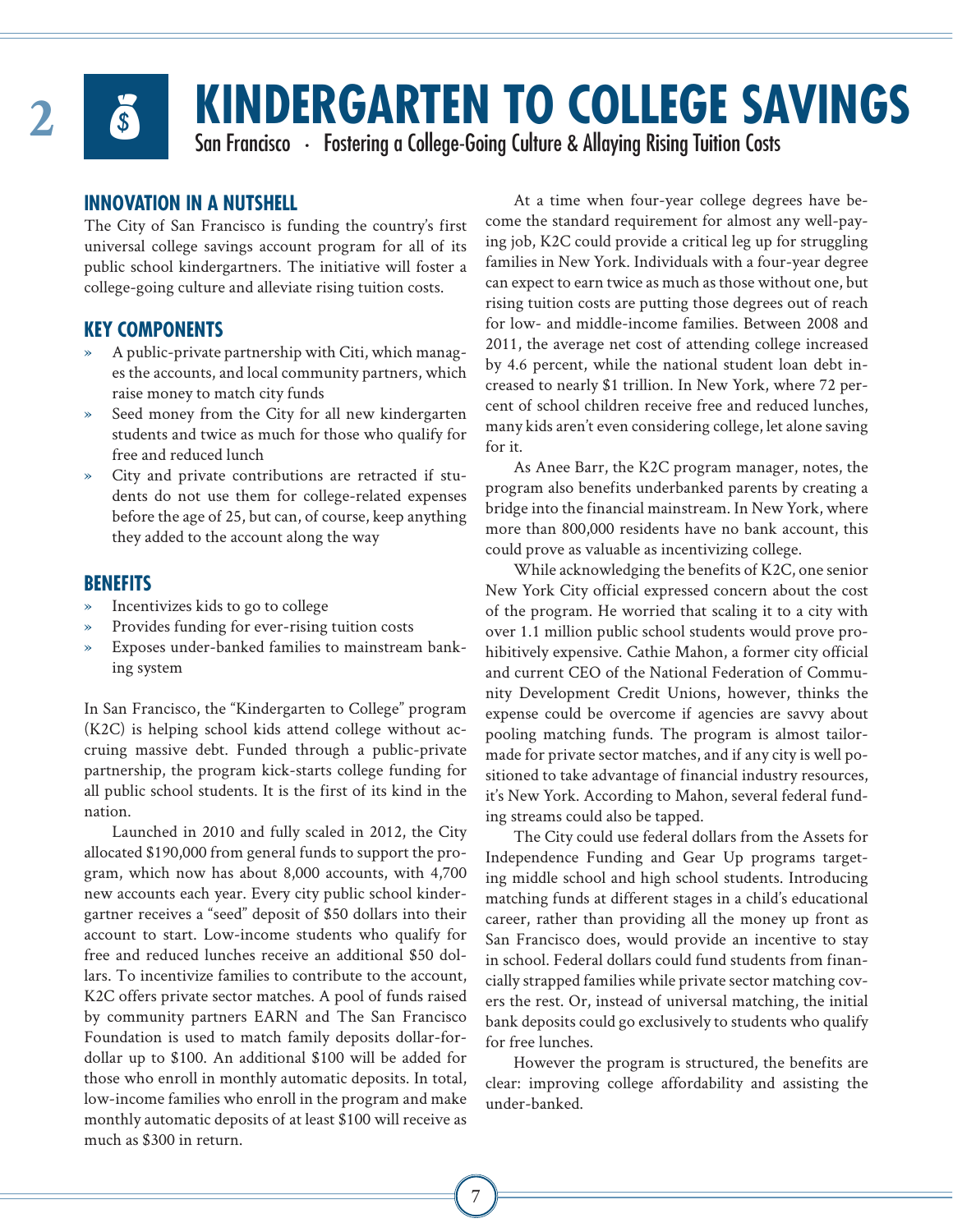

**INNOVATION LOAN FUND**<br>Chicago • Loan Fund Seeds New Ideas at the Agency Level

### **INNOVATION IN A NUTSHELL**

Chicago's multi-million dollar, revolving loan fund surfaces the most promising new ideas generated within city agencies—ideas intended to pay for themselves within five years through marked improvements in service delivery.

### **KEY COMPONENTS**

- » The City budget office works with a committee of mayoral aides to vet agencies' loan applications
- Agencies must prove major savings or revenue increases are in the offing; otherwise, the funds will be sliced from their budget
- » Cross-agency proposals are strongly encouraged and eligible for larger awards

### **BENEFITS**

- Loans cultivate, support and advance reforms that germinate at the agency level
- » The Mayor's Loan Committee lets City Hall scope out ideas with potential applicability and impact citywide

There's often a feeling in government agencies that employees could generate cost savings and innovation if only anyone would listen.

The City of Chicago has responded by creating a modern-day suggestion box.

After Rahm Emanuel became mayor in 2011, he tasked the City's budget office with developing a \$20-million, pooled loan fund to support promising ideas proposed by agencies. There are few parameters for idea submissions, except that the proposal has to pay for itself, substantively improve services, and under no circumstances lead to the hiring of additional staff. Within five years, if the idea doesn't pay for itself, the sponsoring agency will see the costs carved out of its budget.

The early results of the project are encouraging. In the first budget cycle, a dozen ideas bubbled up, and four received funding. One was a \$900,000 loan to the Departments of Public Health, Consumer Protection and Business Affairs to support a new effort to reduce the black market sale of cigarettes. The effort provides cash rewards to citizens reporting illegal tobacco sales and is expected to pay for itself within three years through increased cigarette tax revenue.

About \$240,000 has been assigned to the Department of Buildings to ease the city's notorious inspection delays. The loan will move the agency from a manual process of scheduling inspections to a fully automated system that saves time for the applicant and the Buildings Department. The plan is to expand the new system to meet all of the city government's inspection scheduling needs.

Managing the City's new loan application process doesn't cost the city any money. All projects are tracked by the budget office. To guide the process, the Mayor created a Loan Committee composed of senior aides and advisors, including the City's chief financial officer, chief of policy, chief operating officer, and the director of the Bloomberg Innovation Delivery Team. The Committee reviews proposals and signals whether they should be advanced. It provides feedback to applicants, approves final submissions and oversees the creation of progress reports. Crossagency projects, eligible for larger loans, are actively encouraged. And automations or innovations pioneered by one agency have been launched as pilot projects for scaling up across city government (as in the case of the Buildings Department's new inspection scheduling system).

The Committee also identifies proposals that may not generate enough savings to be eligible for a loan, but are worth pursuing and can be funded through other means.

Taken together, the loan process surfaces agency-level innovations, which then can be interpreted, supported and when warranted, implemented citywide through the work of the Loan Committee.

One issue has cropped up: after the initial wave of applications, the submissions slowed. The City realized that agencies had a lot of potential for innovation, but lacked the bandwidth to generate proposals. To remedy this, the City shifted from requiring full-blown proposals to asking for a one-page initial summary. The summaries are voted thumbs up or down by the Committee, with comments. The streamlined process saves the agency sponsor from investing too much time in an unpromising idea. The mayor has also detailed City Hall staff to assist the agencies in the proposal development process, providing added capacity and critical insight into the Mayor's priorities. Applications are back up, with a dozen submitted so far this year.

New York City's approach to funding innovations and cost savings is comparatively informal. Agencies can, and do, approach the Mayor's Office of Management and Budget (OMB) with proposals, seeking funding.

But there is no loud, continual broadcast of this opportunity, as there is with the Loan Fund, which promotes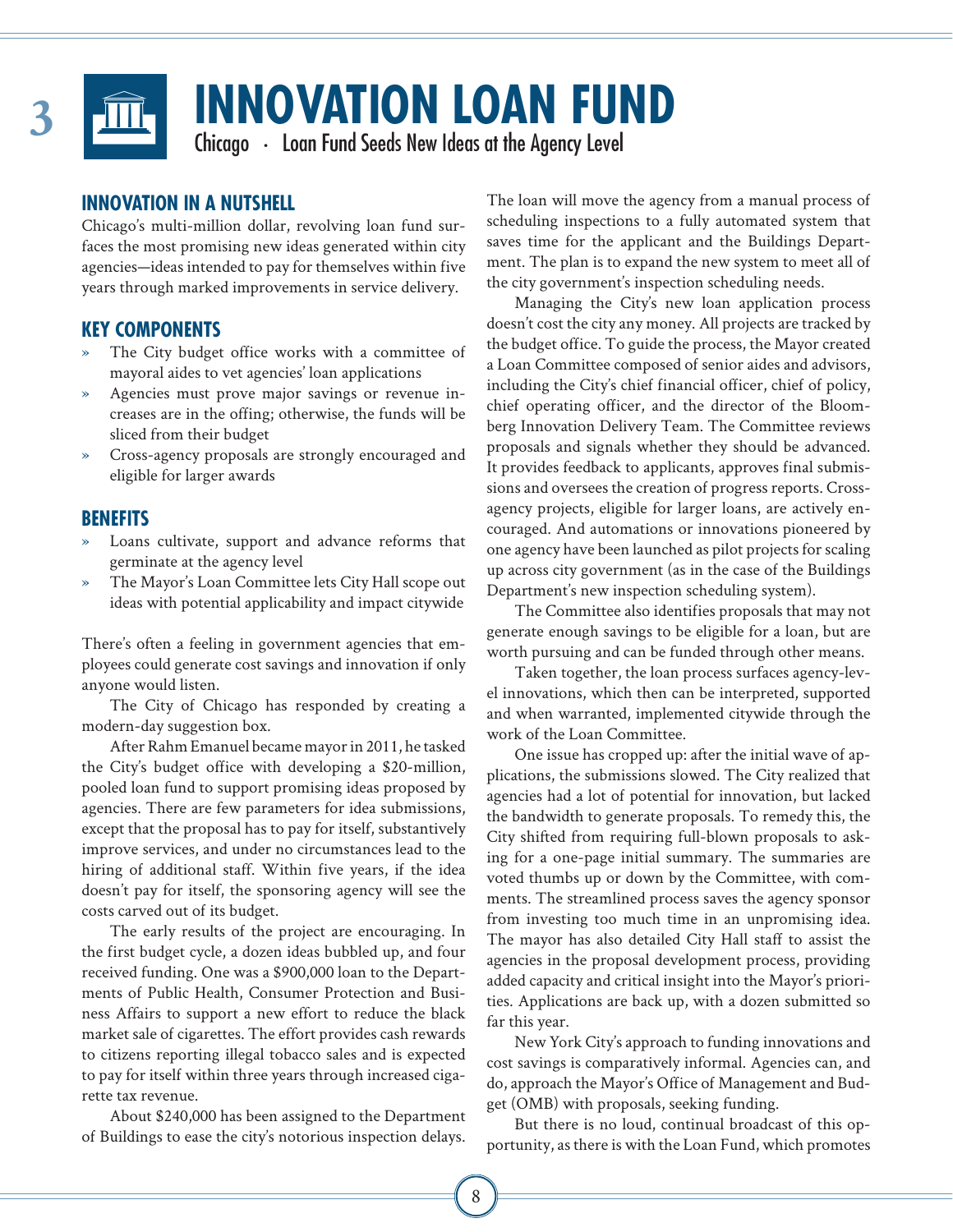the loan program four times a year. The Loan Fund also provides an effective vehicle for encouraging cross-agency collaboration. And Chicago has aimed for transparency, issuing press releases and celebrating success. Experts in our roundtable discussions emphasized that this last element is critical, and additional recognition, possibly in the form of an annual award from a respected good government group, would be helpful.

New York is well positioned to chart a similar path, given OMB's support for cost-saving proposals, continuous oversight and analysis, and a governance structure that includes a surfeit of deputy mayors with cross-agency portfolios. These are the officials who could make up the core of a pathbreaking loan review committee and loan program for the entire city government.



# **PEAK ACADEMY**<br>
Denver • Sending Agency Staff to Innovation School

**INNOVATION IN A NUTSHELL**

Based on the belief that true innovation must be embraced by line-level staff as much as by mayors and agency heads, Denver has launched Peak Academy, an innovation school where city employees can get training, develop new ideas and gain support for new approaches.

### **KEY COMPONENTS**

- » Agency managers nominate staff to undergo a fiveday training, where they learn performance measurement skills and tools for continuous improvement
- » Incentives for supervisors and agency heads are in place to support the work of Academy graduates

#### **BENEFITS**

- Innovations developed by the Mayor and department heads are more likely to receive support than resistance at the agency level
- » Agency workers themselves are developing new ideas that are being implemented throughout the city

"Culture will eat strategy for lunch every time," warns David Edinger, Denver's chief performance officer.

Edinger spent time in the private sector and then worked for the previous mayor. In his governmental role, he saw many good innovations die inside the agencies in which they were born. As he and other management experts have noted, direct-line workers either wait out reform ideas that they dislike, or simply lack the tools and training orientation to move a promising new initiative to actuation.

When Mayor Michael Hancock took office in 2011, he had grand reform plans of his own, and tapped Edinger to help lead them. The initial thinking was for the City to implement a version of CitiStat, a notable data-driven approach to accountability and reform that began in Baltimore and has been replicated widely. But Edinger was

clear with the mayor that such ambitions would never reach their full potential without everyone who worked for the City embracing a culture of innovation Reform cannot be cooked up at the senior level and pushed down, he said; it has to take root throughout the city, from entry-level workers all the way up to department heads.

To spread such a culture, the Hancock administration created the Peak Academy, the City's first-ever innovation school. The Academy is staffed by two analysts from the budget office who teach all the classes. No money is spent on the courses, since the Academy has adopted an off-theshelf performance improvement curriculum called Lean, used internally by many corporations.

Each participant is encouraged to generate new ideas at the training itself and bring them back to his or her home agency. This practice has already led to the implementation of dozens of common sense cost-saving reforms. In one session, staff from the police, 911 and license departments realized that manually inputting alarm permit data was wasting time, leading to missed data and needlessly costing the city thousands of dollars. In a few days at the Academy, they charted an automated and coordinated approach, which went into effect this summer. And, eight colleagues at the City's human services agency realized that their myriad contracts with nonprofits lacked clarity of purpose, data and expectations. The workers created consistent, cross-silo forms and procedures. They have also instituted an Open House for community groups, a forum that provides a friendly opportunity to meet with providers and reduce contract misunderstandings.

 Edinger and his team are adamant about continuing to support front-line staff on these and future endeavors. For those who receive training, agency management raises and promotions are now tied to the number and quality of innovations advanced by their employees. Additionally, ideas are profiled monthly on a public website. And the mayor himself is prompted by Edinger to nudge agency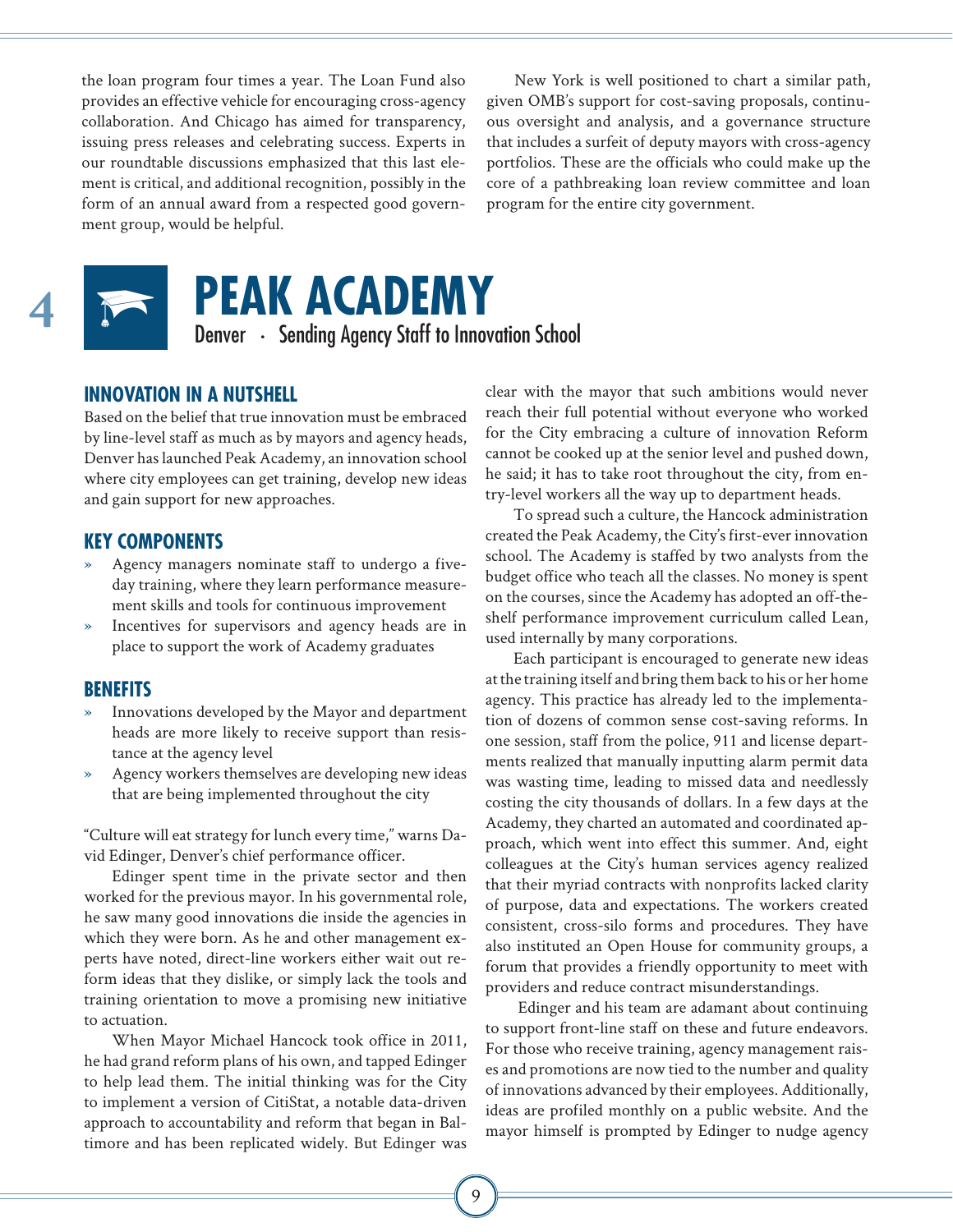heads about recent Academy grads, asking them what reforms the mayor can expect to see from them.

Neither New York, nor any city we could identify, has anything quite like a Peak Academy. Denver's experience demonstrates that such a school creates cross-currents of fresh thinking and reformer energies. The mayor and his managers' reinvention plans are now reaching a more receptive audience at the agency level. Meanwhile, linelevel staff members are advancing reforms big and small within their departments, increasing morale.

A well-equipped workforce will be a huge issue in New York as tens of thousands of employees face retirement. Experts at the Mayoral Lab roundtable sessions noted that a Peak Academy-like approach could work well in New York to address issues of morale, improving retention of younger workers. But it would have to be retrofitted for the scale and scope of the Big Apple. To do this, roundtable participants recommended partnering with an established institution such as Coro or the City University. And they stressed that in New York there must be buy-in and strong support from organized labor, which was not the case in Denver.

There was general agreement that a Peak Academy enterprise that empowers New York's public workforce will be crucial in the years ahead. As in Denver, the key is fostering an internal culture of innovation that can immediately take root and receive support for creating a better city.



# **FROJECT ORACLE**<br>
London • Measuring Impact in Human Services

### **INNOVATION IN A NUTSHELL**

A mayoral-led consortium of foundations and universities in London is moving all nonprofit youth organizations toward consistent, academically rigorous evaluation measures, a revolutionary turn away from the norm in performance monitoring of social service providers. The new system will for the first time enable the city to gauge and compare the relative progress made by publicly funded entities who work with disadvantaged teens and families.

### **KEY COMPONENTS**

- Rather than forcing evaluation on nonprofits, the mayor introduced a uniform and easy-to-use evaluation system within a supportive environment
- Every participating nonprofit receives subsidized training and is matched with university professors and college students. Successes are celebrated through inter-agency competitions and cash prizes

### **BENEFITS**

» A common framework for assessment allows the public and philanthropic sectors to determine which social service programs are working, while allowing nonprofits to analyze what's making a real difference and what needs to be addressed operationally

When London Mayor Boris Johnson took office in 2008 with a promise to lower youth crime, he asked his top aides to identify the best youth services programs. The aides confessed that London—like every city in the world—really didn't know for sure. Most organizations just did not measure impact.

Paucity of data is a fact throughout the human services field. Systems such as child care, child welfare and youth services provide lifelines and enrichment, often serving the most troubled and disadvantaged. Yet as Johnson found out, the success of these programs—unlike road construction or crime fighting—is less than concrete and exceedingly difficult to measure.

Johnson decided he had to solve this. He assigned a top lieutenant to the project who consulted with experts around the world. Based on this research, a fivelevel "standards of evidence" framework was created. The framework—dubbed Project Oracle—is cumulative, meaning that it is necessary to get one and then two of them right before advancing to higher levels. Level one is a basic theory of change—a simple articulation of the organization's goals, which remarkably few nonprofits have. Level two is a straightforward evaluation plan. From there, additional levels become increasingly thorough in their ability to measure impact.

With the framework in hand, the issue of how to get buy-in from youth organizations came up next. First, the mayor converted an advisory board of London grantmakers and academics into a governing consortium for the entire effort, tapping the expertise of a wide range of stakeholders and leaders dedicated to both performance measurement and nonprofit success.

The consortium devised a bundle of supports and incentives. All nonprofits can access highly subsidized training in evaluation methods. And there are also lively evalu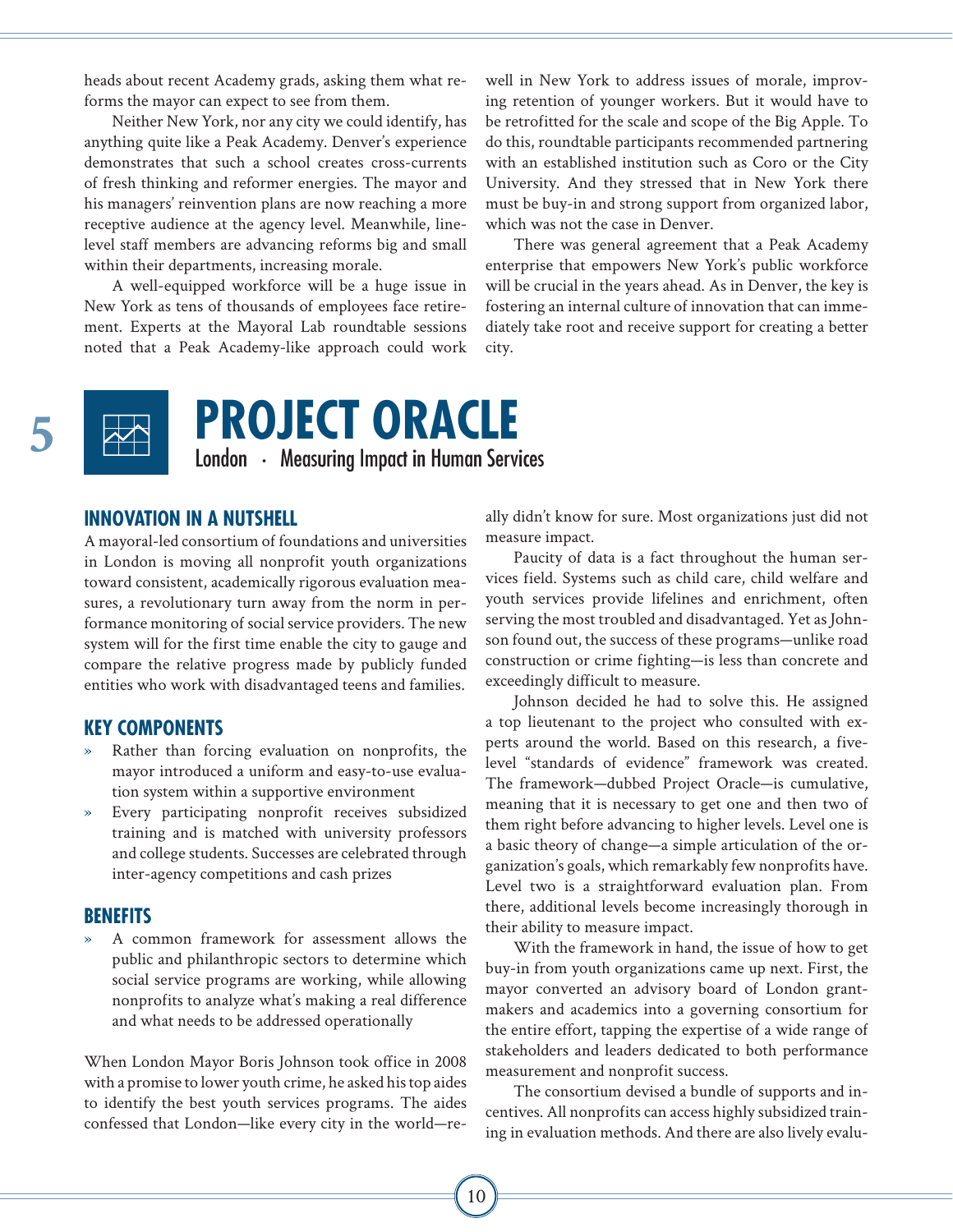ation competitions featuring cash prizes. But probably the biggest support has been a connection to local universities for any participating nonprofit. Local colleges make students available as onsite project managers and data collectors, while professors offer technical assistance.

Another key aspect of the Project Oracle approach is the openness to organizational creativity. There is a common framework that ensures data are tracked and results are reported, but within that, groups can design their evaluation in vastly different ways. So organizations that already have a plan or want one that is unique to them still fit within the broader Oracle framework.

Nearly 100 organizations have signed up, and Ruth Puttick at Nesta, a London policy outfit evaluating the consortium program, noted, "This is the only citywide evidence-generation campaign of its kind anywhere in the world."

New York is well positioned to initiate a similar citywide evaluative effort. Major city-based grantmakers such as Robin Hood and the Edna McConnell Clark Foundation base their giving on strict adherence to evaluation and outcomes. And some nonprofits, including the Harlem Children's Zone, have developed sophisticated internal accountability systems. Still, these nationally recognized organizations make up a tiny fraction of the larger field of nonprofit organizations under government contract.

On the public side, the Bloomberg administration has moved the needle. City Hall's main program evaluation mechanism, the HHS Accelerator System, for the first time is tracking the vast array of City service contracts. Though a big step forward, it stops well short of a full effort to measure impact. Another notable initiative is the Mayor's Center for Economic Opportunity (CEO), a mayoral-controlled entity that uses a mix of City and foundation dollars to develop and rigorously assess new human service programs. The difference is that CEO is a vehicle for *new* programs, not existing ones.

Taken together, these initiatives position New York to launch an effort akin to Project Oracle. The city is home to strong, metric-committed philanthropies; City Hall has created the building blocks for consistent tracking and evaluation; and there is a wide range of universities throughout the boroughs. What New York needs is a common plan and a commitment by the City and nonprofits to work together.



### **SPACEHIVE**<br>
London • Crowdsourcing Capital Projects

### **INNOVATION IN A NUTSHELL**

Using a new crowdsourcing website, the funding of capital projects—bridges, gardens, community centers—is being transformed throughout the United Kingdom as communities develop and jointly fund major new projects with local government.

### **KEY COMPONENTS**

An easy-to-use internet platform with government matching funds is available for community-generated capital ideas

#### **BENEFITS**

- » Cities fund capital projects without additional debt
- The process generates community interest and a sense of public ownership
- » Some projects may garner enough community support to be achieved without any government investment

New York City commits an average of \$6.8 billion yearly to major capital projects. Unlike the City's yearly expense

budget, the capital budget is primarily funded through long-term bonds. Overall, the City's capital budget is relatively robust. New York's bond rating is high, allowing the City to issue debt at low interest rates and fund many projects at once. But as in many cities, the capital program has room for improvement. The City's capital expenditures exceed its funding commitments by about \$1.4 billion annually, and the City is projected to incur greater imbalance in years to come. At the same time, the City's capital funding process remains somewhat insular. Community Boards submit requests to the mayor and their borough president, but the power of allocation still remains in the hands of relatively few government officials.

Several cities in the United Kingdom have begun to transform their capital processes. Rather than allowing projects to be determined chiefly by city and regional agencies, these cities are turning to their local communities for ideas. And rather than relying solely on government, they are opening the way to receiving private, individual and philanthropic dollars to match public sector allocations.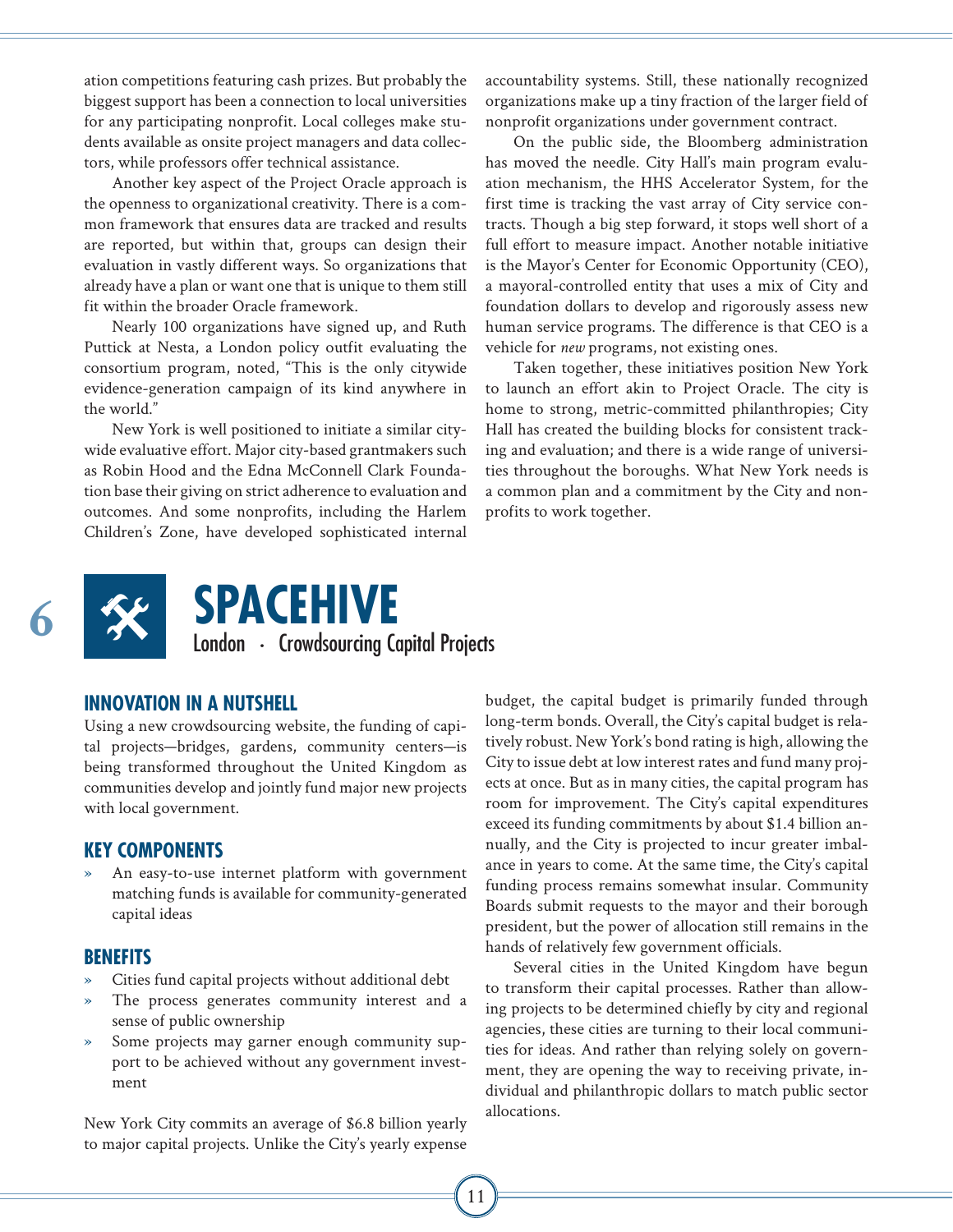This radically different approach is being propelled by a London-based start-up called Spacehive. Launched two years ago as the world's first "funding platform for public space projects," Spacehive is modeled on the pioneering crowdfunding site Kickstarter. The difference—and it's a big one—is that Spacehive is focused on the civic sector, building close relationships and full-on partnerships with local governments in the UK.

Using the website, any organization or individual can propose a new capital project or new use for a public space, and raise funds to launch it. To ensure its viability and success, a project only gets a green light when its funding target is met.

Additionally, Spacehive is closely attuned to the complexities of planning and capital funding. Project risk management, contract frameworks and funding verification are all built in to the platform, and no project advances without required planning and regulatory permissions.

Spacehive has invested a great deal of time in meeting with regional officials to explain the workings of the website and its potential utility. The result has led to a spate of projects that originated at the community level, as well as other endeavors in which individuals or businesses have stepped up to support government-initiated works.

In High Wycombe, a private entrepreneur proposed a capital project to create a business incubator. Given its popularity on Spacehive, both the national and local government authority pledged one-third of the needed funding. In Wales, the government struggled for eight years

to secure funding to build a community center. Utilizing Spacehive, the remaining \$55,000 was quickly raised, assisted by celebrity and corporate support.

This is only the beginning of what may amount to an "inversion of the capital process," according to Spacehive CEO Chris Gourlay. The company is in the final stages of drafting full-partnership agreements with UK governments to create a new capital program. Under it, a local government authority would dedicate a sizeable portion of its capital budget in advance to match worthy projects.

Under this model, a New york City agency could potentially carve out a set percentage of its capital budget to support crowdsourced projects. Communities would be able to draft projects and raise funds. Once a threshold of, say, \$1 million in private capital was reached, a full government match would be triggered. Government would get not only the benefit of local creativity and ownership, but also private funding from individuals, foundations and businesses toward specific projects.

Clearly, many issues need to be addressed, including how best to vet proposals. But New York is already fertile ground for civic-oriented initiatives. The City Council Participatory Budgeting process allocates small amounts of Council funds for community projects. But capital projects funded by crowdsourcing can be an avenue to even greater heights, allowing communities, companies and government to fund and create new public spaces jointly, working hand in hand to improve existing infrastructure.



### **Zero Waste**

San Francisco • A Comprehensive Approach to Increasing Recycling & Improving Waste Management **7**

### **INNOVATION IN A NUTSHELL**

San Francisco introduced its Zero Waste program in 2002. Progress has been swift. From 1990 to 2010, recycling rates rose from 20 percent to 77 percent. Recent waste management reforms have targeted retail, packaging, consumption, public events, government procurement and construction and debris.

### **KEY COMPONENTS**

- » The 2002 Zero Waste Resolution sets explicit goals: 75 percent landfill diversion by 2010 and zero waste by 2020
- SF Environment drafts an annual zero waste strategic plan
- Relentless policy experimentation and incremental reform

Permanent no-bid, no-franchise-fee contract with Recology, a private garbage collection and resource recovery company

### **BENEFITS**

- » Dramatic increase in recycling rates
- » Dramatic reduction in methane emissions from landfills
- » Each category of waste is directed to its economically optimal disposal route, increasing recycling revenue for government, business and developers

A meager 15 percent of New York City's household waste is recycled, ranking it 16th among 27 major American cities. This environmental and managerial shortfall comes at a substantial expense. New York's disposal costs have ris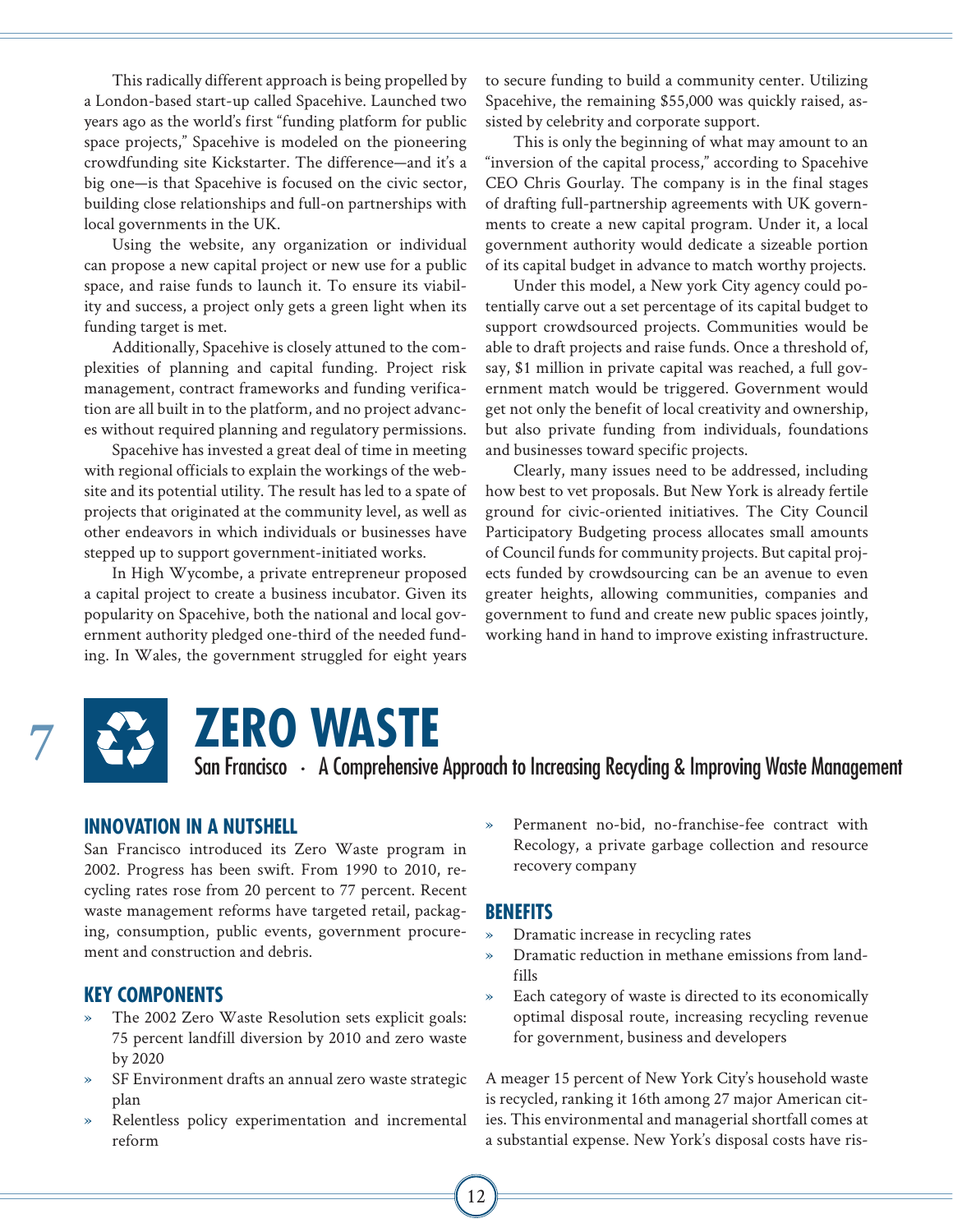en dramatically in the past two decades, from \$81 million in 1991 to \$320 million in 2011. Each year, the city's Department of Sanitation trucks log 40 million miles hauling 2.9 million tons of garbage to remote landfills. Emissions from transport and landfills equate to 679,145 metric tons of greenhouse gas, equivalent to the annual emissions of 133,000 cars.

In San Francisco, the nation's leader in waste management, recycling rates have reached an extraordinary 77 percent. This achievement is not simply the product of Pacific Northwest progressive culture, but of strategic, multidimensional, and long-term planning. Much of San Francisco's success stems from the city's Zero Waste Goal, passed by the San Francisco Board of Supervisors in 2002. It established an unambiguous mission: 75 percent landfill diversion by 2010 and zero waste by 2020.

The Zero Waste Goal was the catalyst for a succession of new policy initiatives, each of which has played a role in bringing up the recycling rate. The policies, orchestrated by the city's Department of Environment, are generally divided into a handful of fields: production and packaging, consumption, public and private disposal, government procurement, and construction and debris. Policies are rolled out incrementally, conscious of their interplay. This long-term strategy now amounts to a collection of pragmatic and effective reforms: The city banned styrofoam and plastic shopping bags in all retail establishments, including grocery stores; food-service ware and packaging in restaurants, coffee shops, food courts, and cafeterias must be recyclable or compostable, including napkins, paper bags, wooden coffee stir sticks and beverage cups and lids; all public events must be stocked with sufficient recycling and compost receptacles and staffed by trained waste liaisons to assist and direct residents and tourists; Yellow Pages distributors must obtain opt-in agreements from all residents before delivering phone book directories; and a cigarette litter abatement fee of \$0.20 per pack was established to recover the cost of collecting and deterring cigarette litter on city streets, sidewalks and parks.

To exploit its procurement leverage and bully pulpit, the San Francisco city government directed its most stringent regulations inward. A Zero Waste coordinator was designated at every city department location. All City agencies are required to purchase approved green products with recycled content, to refrain from purchasing bottled water and to reduce paper usage, setting small margins as a default on all government computers.

In what is credited as the major contributing factor to San Francisco's high rate of recycling, former mayor Gavin Newsom introduced the Construction and Demolition Debris Recovery Ordinance in July 2006. In the first year alone, registered facilities diverted an additional

26,000 tons of mixed debris, a 25 percent increase. As of 2012, the Department of Building Inspection approved 210 Demolition Debris Recovery Plans tailored to individual projects, achieving diversion rates of 65-99 percent.

Not all of San Francisco's policies, of course, are easily replicable. Legal enforcement of recycling and composting as well as pay-as-you-throw disincentive programs foundational components in each of America's high performing cities (San Francisco, Seattle, Portland, and Los Angeles)—is poorly suited to New York's housing stock. In Seattle, for instance, the gap between recycling rates in single-family and multi-family housing is staggering: 71 percent versus 30 percent. Coordinating between landlords and residents is expensive, time-consuming and rife with hostility. In New York, where only 16 percent of residents occupy single-family homes (compared to 49 percent in Seattle and 33 percent in San Francisco), this is a major hurdle. The problem is exacerbated by New York's almost complete lack of alleys, leaving inadequate space for multiple, waste-specific dumpsters. A more boroughspecific approach would be necessary in New York, reserving recycling and composting requirements and payas-you-throw programs for less dense neighborhoods.

But while a comprehensive waste management model must consider New York's unique terrain, Department of Sanitation studies have rightly designated San Francisco as the most comparable American city. For instance, their retail, packaging, consumption, public event, government procurement and construction and debris reforms are not dependent on geography and housing stock—making them highly replicable.

Earlier this year, Mayor Bloomberg announced a goal of doubling the city's recycling rate to 30 percent by 2017, and rolled out plans to add 1,000 new recycling containers on city streets and ban styrofoam packaging from stores and restaurants. This is a great first step, but the next mayor will have to execute these plans. In doing so, they should aim higher and follow San Francisco's lead in overhauling its waste management system.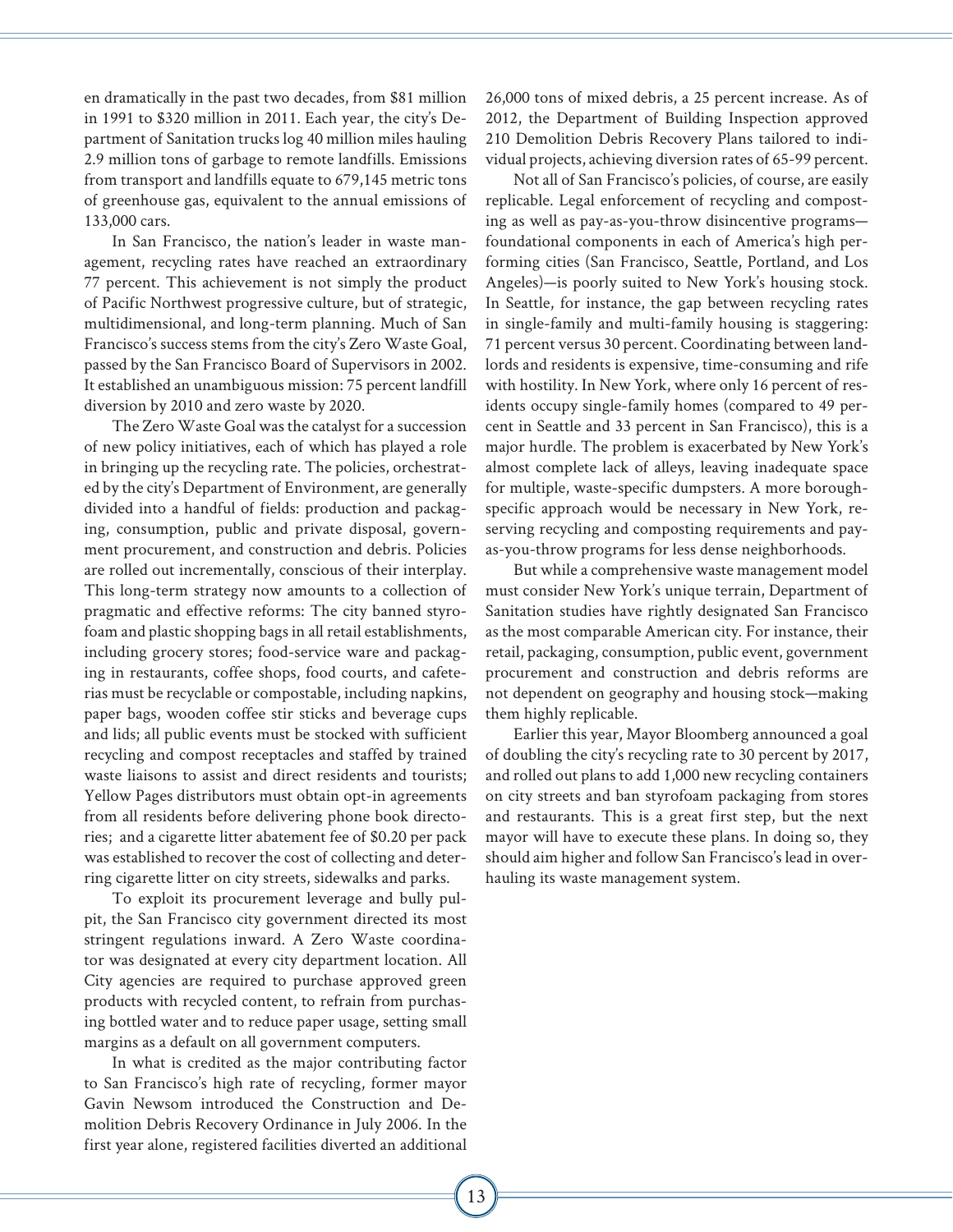

### **Digital Badging**

Philadelphia, Providence & Chicago · Creating an Alternative Assessment System for Out-of-School Programs

### **INNOVATION IN A NUTSHELL**

Philadelphia, Chicago and Providence have all begun to introduce digital badging initiatives that allow students both inside the K-12 system and outside to earn credentials for skills they learn in a wide variety of educational settings, from digital tools workshops at public libraries to art classes at museums.

### **KEY COMPONENTS**

- » A system of badges designating recognized programs or skills
- » A digital portfolio, or "backpack," that the student can control and curate like a resume
- The development of curricula at schools, workforce development agencies and even community colleges that recognize and build off the badge system

### **BENEFITS**

- Provides an alternative assessment system that recognizes progress outside of traditional institutional learning
- » Incentivizes the development of talents and skills that too often go unrecognized in the K-12 school system and other institutional contexts

Digital badging is already an established credentialing method in the tech sector. A wide variety of badges issued by event organizers, online learning environments (so-called Massive Open Online Courses or MOOCs), and other educational providers are widely recognized by employers in the industry. In fact, according to many industry insiders, a Khan Academy badge designating proficiency in a coding language like Python will carry even more weight with Google and other tech companies than traditional four-year computer science degrees. Philadelphia, Chicago and Providence have all recently unveiled initiatives that apply this model in different ways to outof-school learning for youth.

Philadelphia's badging system, called Digital On-Ramps, is being implemented by the Philadelphia Academies in conjunction with the city's primary youth development agency, the Philadelphia Youth Network. It already includes several online courses and will eventually grow to include face-to-face programming in both the youth development and adult education systems. By contrast, Providence's badging system is being implemented primarily through that city's school district, as a way of broadening and standardizing afterschool programs. Chicago, meanwhile, is unveiling a program this summer called the Summer of Learning that uses badges as a way of incentivizing youth to participate in summer programs at a wide variety of providers, including city libraries, schools and museums.

Though new and still untested outside the rarefied world of tech, using a badge system to recognize accomplishments outside of school could be a powerful way to encourage passions in kids even when they are struggling in school or have dropped out altogether. Chris Lawrence, director of the Hive Learning Network in NYC, which provides programming in the digital arts to kids in afterschool programs and issues badges to participants who achieve milestones, says that many of the kids he sees who excel in Hive programs are often failing in school. The badges give them something to strive for, and they legitimize accomplishments in settings that don't feel like school, he says. But they could also be so much more than that if they were more widely recognized by educational providers and employers. A more established "marketplace" for badging, says Lawrence, would open up opportunities for kids to take their learning to the next level with another educational provider or even an internship.

Cities have a huge role to play in creating this larger marketplace, but they don't have to define all the parameters from the top down in doing so. A school district or youth development agency shouldn't necessarily create its own system of badges, which could result in a walled garden, but encourage a wide variety of third parties to begin issuing badges and then choose how to honor them in school and city-sponsored development programs. The digital portfolios, or "backpacks," should also utilize open source software that kids can take ownership of and even curate to show off skills and accomplishments that they want to market.

City agencies like the Department of Youth and Community Development could also work with employers like Google, IBM, Con Ed, Verizon and Time Warner to develop standards for which badges they will accept in internship and job applications (perhaps as a part of the city's Summer Youth Employment program). And the city's community college system could lend even more legitimacy to certain badges by developing curricula, even in remedial classes, around kids' accomplishments in areas like digital media, technology and the arts.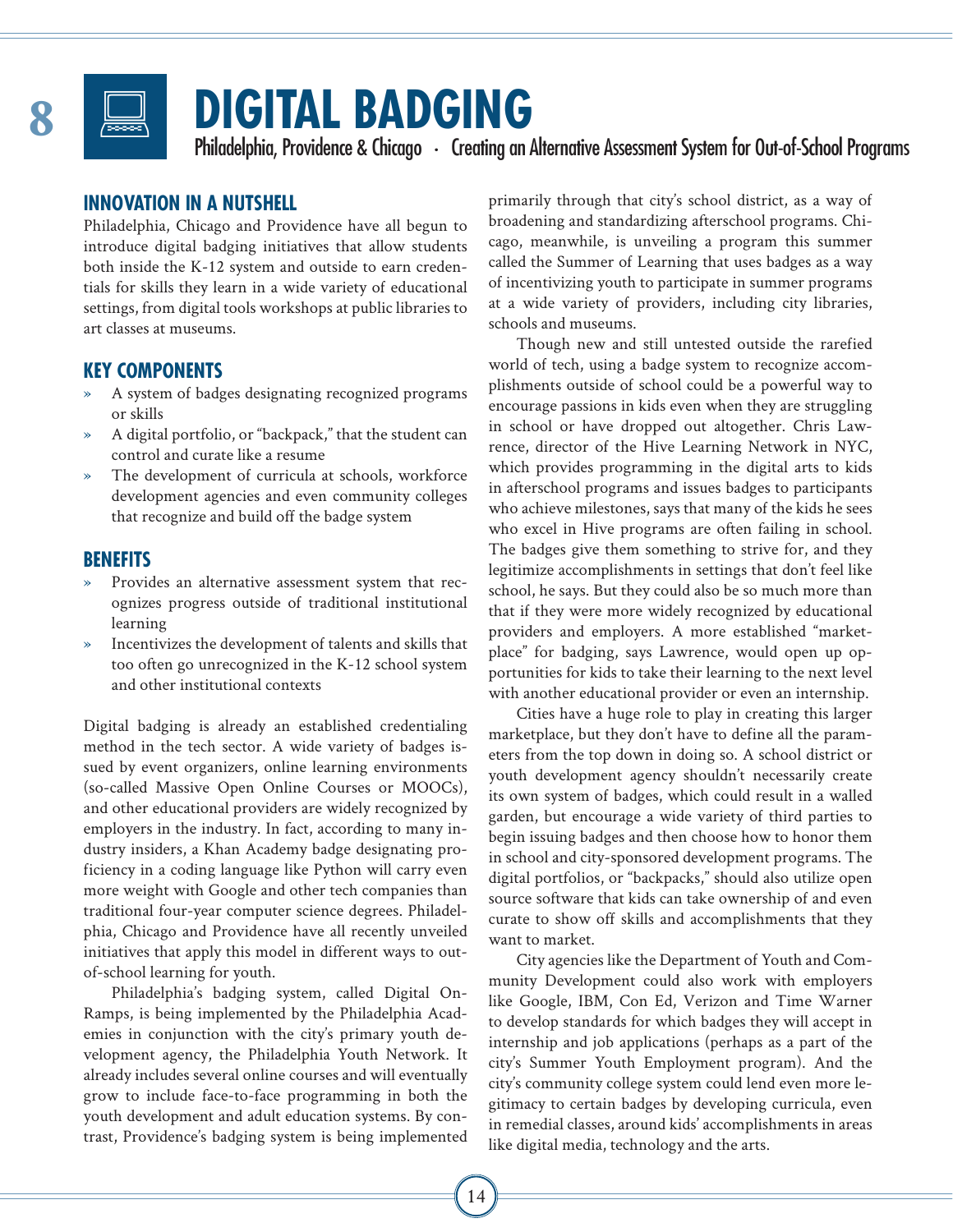With over 172,000 disconnected youth and one of the lowest GED attainment rates in the country, digital badging could prove to be a powerful tool in New York. It could help the city better leverage all the educational programming happening among community-based organizations and other nonprofits (libraries, museums, etc.) and ultimately increase the effectiveness of its own youth development efforts.



# **9 CD BUDGET SAVINGS COMMISSION**<br>Chicago • Private Firms Develop Mass Budget Savings

#### **INNOVATION IN A NUTSHELL**

A coalition of Chicago's top corporate consulting and law firms crafted a \$100-million budget-savings plan for the incoming mayor—at no cost.

### **KEY COMPONENTS**

- » A nonprofit intermediary coordinated the team of senior partners
- All ideas were tested for legal, fiscal and political feasibility
- The final product was a professional presentation that was easy to understand and implement

#### **BENEFITS**

The plan taps the private sector for knowledge, skills and results.

Government bloat is a familiar lament. Rare is the truly constructive suggestion of exactly how to cut costs without sacrificing vital municipal services.

In Chicago, however, the city's business community provided just that. As part of a larger transition plan, a coalition of partners from the city's major consulting and law firms drafted a realistic blueprint for cutting \$100 million from the city budget, and revenue ideas for millions more. In 2001, newly elected Mayor Rahm Emanuel wasted no time in implementing the proposals, and in the first 100 days saved taxpayers an estimated \$50 million.

The process leading to the corporate blueprint was developed by the Civic Consulting Alliance, a 27-year-old organization established to coordinate corporate firms to help further City Hall's top priorities through *pro bono*  engagements. Its approach is relatively simple: the Mayor develops reform plans, and Civic Consulting assembles senior partners to further the goals through traditional business analytics, research and strategy. Over the past five years, Civic Consulting estimates that \$75 million in billable hours have been dedicated to revamping the local community college system, reforming local policing

strategies and establishing the Chicago area's first regional planning board.

Unlike other projects, the latest cost-saving blueprint was launched during a municipal transition and brought to the mayor-elect as the transition was being completed.

As with all its projects, Civic Consulting avoided lengthy planning meetings, promptly matching the right firms and executives to a variety of assignments. A.T. Kearney was charged with developing a full financial model for the City and assessing real cost drivers. The exercise exposed structural deficit challenges, and included a review of all outstanding City labor and vendor contracts to identify wiggle room for savings in the months and years ahead. Deloitte examined other cities' financial models. Another firm looked at revenue opportunities, and Mayer Brown examined legal issues surrounding the emerging savings and revenue proposals. Each firm dedicated two to three people who worked full time for nearly five months, while Civic Consulting convened biweekly coordination meetings, assigning six staff members to the project.

The proposals focused on long-needed fixes. One led to the reorganization of trash collection routes according to the street grid rather than to aldermen's traditional political considerations. This simple, if previously political, reform will save the city tens of millions annually.

Probably the biggest savings, though, will come from the overhaul of the City's purchasing activities. Based on the blueprint, the City now uses a "spend cube" to analyze citywide contracting and payment data. It lets City managers know not only how much was spent and when, but with which vendors and in which categories of goods and services. The analysis highlights opportunities to consolidate contracts or negotiate with vendors, and suggests other actions that offer the potential for significant savings. Most government entities rarely engage in cross-agency cooperation of this kind, let alone citywide coordination in purchasing (e.g., one department buys its computers from Lenovo, another from Dell). In the first year alone, the "spend cube" analysis saved the City millions of dollars.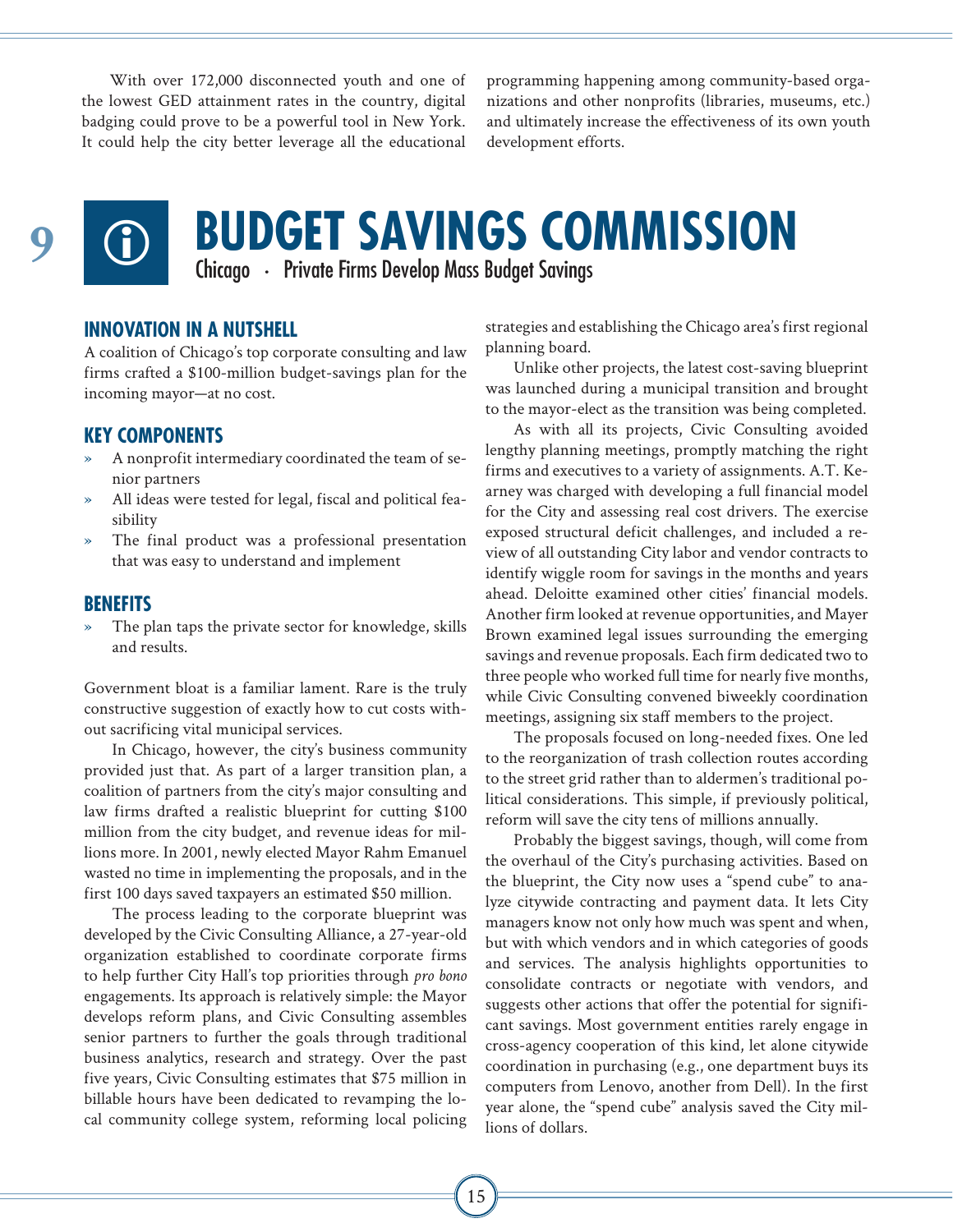Chicago has also begun to coordinate its purchases with surrounding Cook County, from street salt to janitorial functions.

On the revenue side, Chicago's corporate partners suggested developing an Infrastructure Trust, building on an idea pursued by the White House called an infrastructure bank. A new nonprofit subsidiary was established that uses pooled debt from local banks to build or repair infrastructure that has difficulty receiving financing through the municipal bond market. Mayor Emanuel set this up within a year of taking office. It is now a national model for fostering locally subsidized building.

New York is well positioned to pursue the corporate coalition model. Civic Consulting has received foundation support to establish an office in New York. Additionally, the City, through the nonprofit Partnership for New York City, has a tradition of tapping consulting firms to generate strategic plans for mayors. The Civic Consulting model could move this mode to the next level, assembling senior partners from corporations. As in Chicago, the next mayor of New York can use this approach to create major savings and revenue-generating models.



### **Open Data** Seattle & San Francisco · A More Transparent, Inclusive & Collaborative Government

### **INNOVATION IN A NUTSHELL**

Convinced that open data does not just improve the transparency of government, but governance itself, Seattle and San Francisco have used open data to spur inter-agency information sharing and encourage participation from parties outside of the public sector.

### **KEY COMPONENTS**

- All agencies, including the police, release data on a tight timeline
- » Data is routinely updated and accessible via affordable and widely available software
- » Open data offerings and formatting are harmonized with other cities

#### **BENEFITS**

- » A more transparent and inclusive government
- » Improved coordination and information sharing between City agencies
- Spur economic development in the civic-tech sector

Governance is impossibly complex. With scores of agencies administering thousands of programs for millions of constituents, it's little wonder that residents, businesses, politicians and public employees struggle to comprehend and reform their government. In recent years, open data has emerged as the newest and perhaps most promising remedy, allowing residents to monitor their government, activists and hacktivists to participate in governance, and public agencies to collaborate and share critical information.

According to Mike Flowers, head of New York's Office of Policy and Strategic Planning, sharing data "is not a technological issue, it's a bureaucratic issue." The most complex and intractable urban problems demand interagency coordination. Youth violence is not *just* an NYPD issue. Homelessness is not *just* a DHS issue. Both necessitate collaboration with HRA, DOE, ACS, SBS's workforce development office, DCA's financial empowerment office, and many others. Opening data to one another (while simultaneously opening it to the public) is critical to this collaboration. Former Seattle chief information officer Bill Schrier found the most frequent users of an agency's open data are *other* city agencies.

NYPD, the second-highest staffed agency in the city and surely the most ubiquitous, occupies a pivotal role in authorizing and empowering New York's most needed inter-agency partnerships. Unfortunately, their transparency and willingness to share information has been underwhelming. Where Seattle provides real-time 911 calls and redacted police reports along with mapping capabilities and Twitter updates, the NYPD is curiously absent from the City's generous open data offerings. With crime data so central to understanding and resolving New York's most pressing challenges, this lack of transparency is not just civically irresponsible, it also hamstrings the work of numerous city agencies and nonprofits.

And police data is not the only issue. While New York's 2012 open data legislation is the envy of many cities, its 2018 implementation timeline "reflects government's general inability to move at the speed of technology" according to Stephen Romalewski, an open data advocate and the director of the CUNY Mapping Service. In February 2013, under pressure from the Office of the Public Advocate, the City released Department of Health and Department of Consumer Affairs data on small busi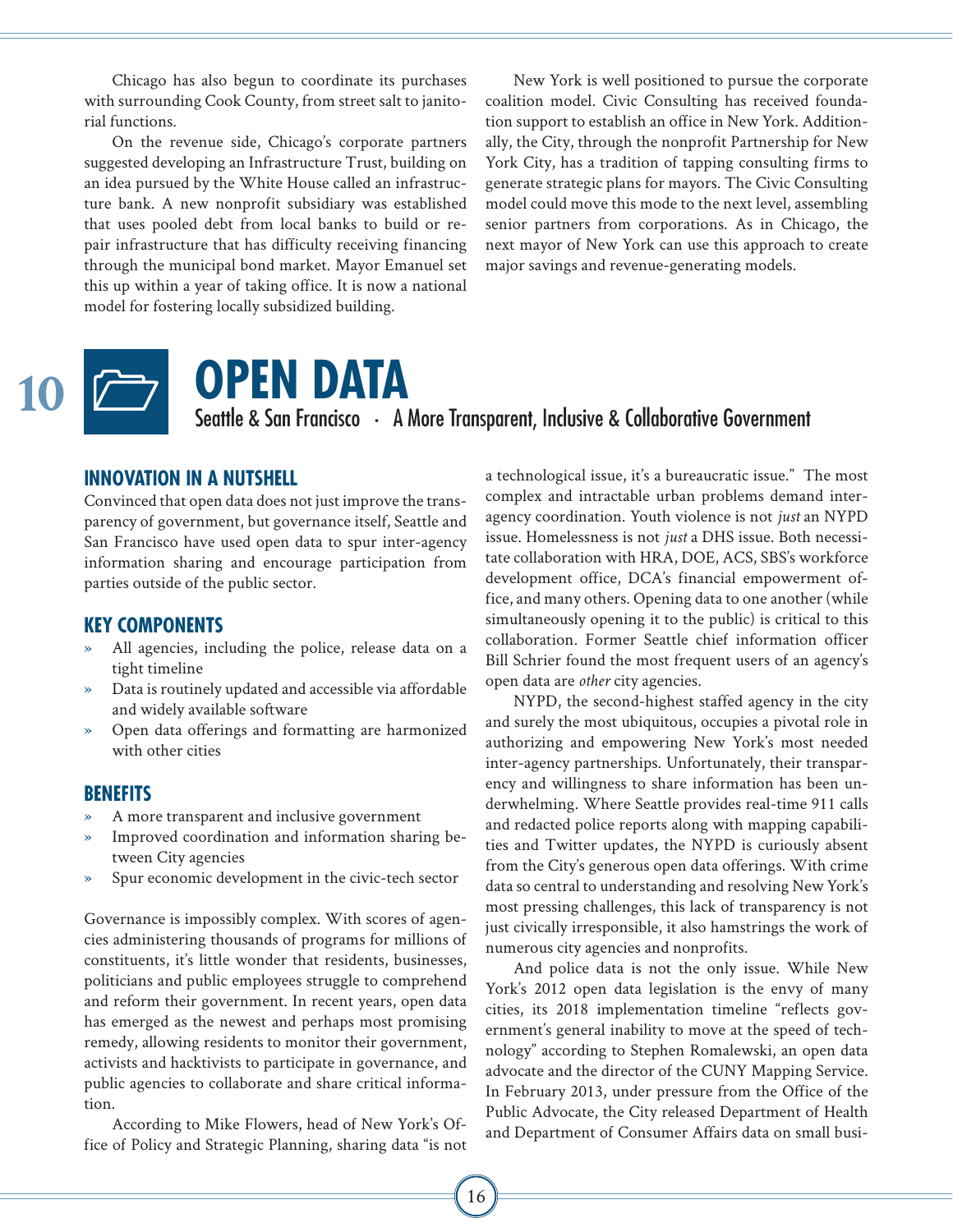ness inspections and fines. The City of Chicago published a similar data set two years prior.

Beyond good governance, open data reform is a key component of economic development. A recent study found that half a million jobs have been created around mobile and web apps. In New York, the diversity and volume of open government data has helped nourish several of these start-ups. But those companies can only flourish if the data is accurate, accessible, and routinely updated. San Francisco CIO Jay Nath, for instance, is working to ensure that application developers can access data in multiple formats, such as CSV, XML or JSON. When New York's Department of City Planning releases data that can only be downloaded in prohibitively expensive software, it is what Presidential Innovation Fellow Phillip Ashlock would call "hidden in plain sight."

As the civic-tech sector evolves, harmonization between cities will grow increasingly important. When data structure is standardized, developers needn't customize their apps for individual cities. This stimulates participation from programmers around the country as well as larger, more sophisticated companies who typically ignore app contests because submissions only reach a limited audience and are not easily monetized. New York took an important step when it collaborated with San Francisco and Yelp to standardize its food inspection data. Regrettably, it has been slower to adopt the newest Open311 protocol currently operating in over 40 cities worldwide.

NYC is already *a* leader in open data. Now it must become *the* leader. The benefits are clear: greater transparency and accountability to residents, increased collaboration between agencies, and improved economic prospects for our growing, but still nascent tech sector.

# **CITY ID PREPAID MASTERCARD**

### **INNOVATION IN A NUTSHELL**

Oakland has unveiled a new city government ID card with a novel debit card feature. Designed to assist low-income, "underbanked" individuals, it offers ease-of-access to reputable banking and government services.

### **KEY COMPONENTS**

- » Mayoral support and coordination
- Fair rates of interest and fees
- » Well-devised application processing and ID card distribution
- Extensive public awareness campaigns

### **BENEFITS**

- The underbanked are guided toward formal banking practices that encourage savings and help them avoid predatory financial practices
- The card also provides a free or low-cost alternative to other forms of government-issued ID, like a driver's license

Earlier this year, Oakland Mayor Jean Quan launched a city-level identification card program. While cities such as Los Angeles; Washington, DC and New Haven issue city-level government identification cards, Oakland is the first to meld a debit card feature into the municipal ID.

There is great need for such a vehicle. Underbanked residents either 1) do not engage in standard, recognized money-management practices or 2) engage in informal banking practices, whether legal or illegal. The reasons are many (e.g. cultural, legal, etc.), but the consequences are near-universal: People living in underbanked communities are left out of everyday transactions in which a debit/credit card is the most safe common vehicle and sometimes is required. The underbanked individual also misses out on the convenience of ATMs and cannot manage his or her expenses online. Moreover, the underbanked are more vulnerable to predatory lenders and card vendors that charge exorbitant interest rates and fees.

Oakland's Municipal ID card offers a reliable, government-backed alternative to low-income residents. Created in partnership with SF Global, a card vendor company, Oakland's Municipal ID costs \$10-\$15, depending on the age of the applicant, and offers transparent fee structures. Although traditional banks offer better rates and fees, the Municipal ID was not created to compete with them or replace them. Rather, the cards were designed as a city government identification card that also include a nonpredatory debit card function, encouraging its bearers to enter into formal banking practices. Oakland residents with proof of identification (domestic or foreign) and city residency, can apply in person or via a city website.

Oakland's Municipal ID card program and its dedicated website were launched in March, so the measured benefits and pitfalls have yet to be determined. However, an issue has arisen from concern that Oakland may be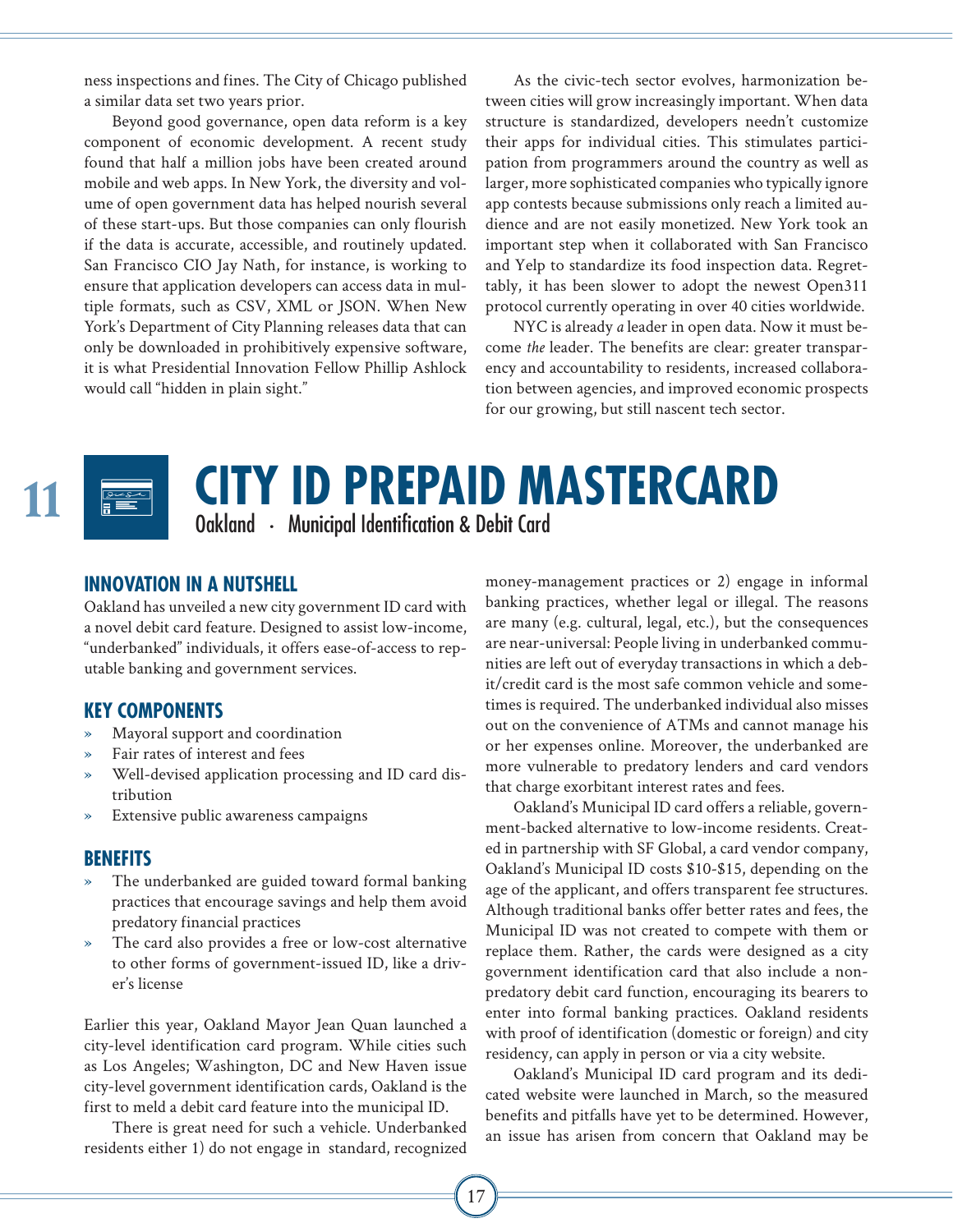distributing government identification to undocumented individuals. In addition to federal immigration legalities, federal privacy issues can be problematic as well. A banking institution's obligation to comply with federal immigration policies can conflict with clients' right to privacy.

While the model is still in development, there are immediate benefits to a wide range of communities. Because Oakland's Municipal ID card was designed primarily for underbanked and immigrant communities, the users of the card are encouraged to steer away from the pitfalls of cash-only based finance. They might be encouraged, too, to increase their participation in the formal economy, and ideally to seek and, when deemed eligible, gain greater access to government social and protective services for themselves and their families.

While immigration issues on the municipal identification issue are unresolved, New York can still move toward adopting such a program. In 2007, the City Council introduced a municipal identification program based on one in New Haven, Connecticut, but the proposal was tabled amid the controversy of undocumented individuals gaining access to government identification. New York still has the opportunity to revisit this idea if Oakland's program is proven to be a success.

New York can minimize controversy by marketing the municipal card as primarily a bank card that includes other city service products (e.g. Metrocard, library card, coupons, etc.), in addition to providing a secondary use as an general ID card of potential value to immigrants and others who could use it to access a variety of services. A substantial number of New Yorkers thus would experience improved access to legitimate government and commercial services and be encouraged, as well, to participate openly and actively in the life of their community. New York has been a trailblazer in addressing the needs of immigrants and if the city decides to implement its own municipal identification card program, it can continue its groundbreaking efforts on behalf of immigrants and potentially make a major impact on the gathering national discussion on immigration policy.



### **INNOVATION IN A NUTSHELL**

An Accessory Dwelling Unit is a small, self-contained residential structure sharing a lot with an existing house. In Seattle, Vancouver and Santa Cruz, legislation was enacted to permit ADUs on sufficiently sized lots in one- and two-family zones. Building regulations were also relaxed to allow formerly illegal subdivisions to be safely brought to code without facing severe fines.

#### **KEY COMPONENTS**

- » City Council authorizes Accessory Dwelling Units, mandating minimum lot size and maximum floor area ratio (FAR)
- » Department of Planning pre-approves design standards
- » Design competitions, targeted primarily for elderlyspecific needs, stimulate cost-effective plans
- » Manuals and workshops are prepared to help homeowners take advantage of a one-time "grace period" to bring their illegal units to code without penalty

#### **BENEFITS**

- » Increase the affordable housing stock
- » Regulate formerly illegal and unsafe subdivisions
- » Allow the growing elderly population to comfortably "age in place"

By 2030, New York City is expected to add an additional 600,000 residents. The elderly will account for two-thirds of this growth. While these figures confirm New York's increasing appeal and vitality, it raises important questions: Can New York's housing market keep up with this growth and how will the city accommodate the growing number of seniors who wish to live near family members?

Seattle's experiment with Accessory Dwelling Units (ADUs) offers an intriguing solution. One- and twofamily homes are permitted to build a self-contained residential structure on their lot, provided it does not exceed 800 square feet of interior area and covers no more than 40 percent of the rear yard. Seattle first piloted an Accessory Dwelling Unit program in 1994. Fifteen years later,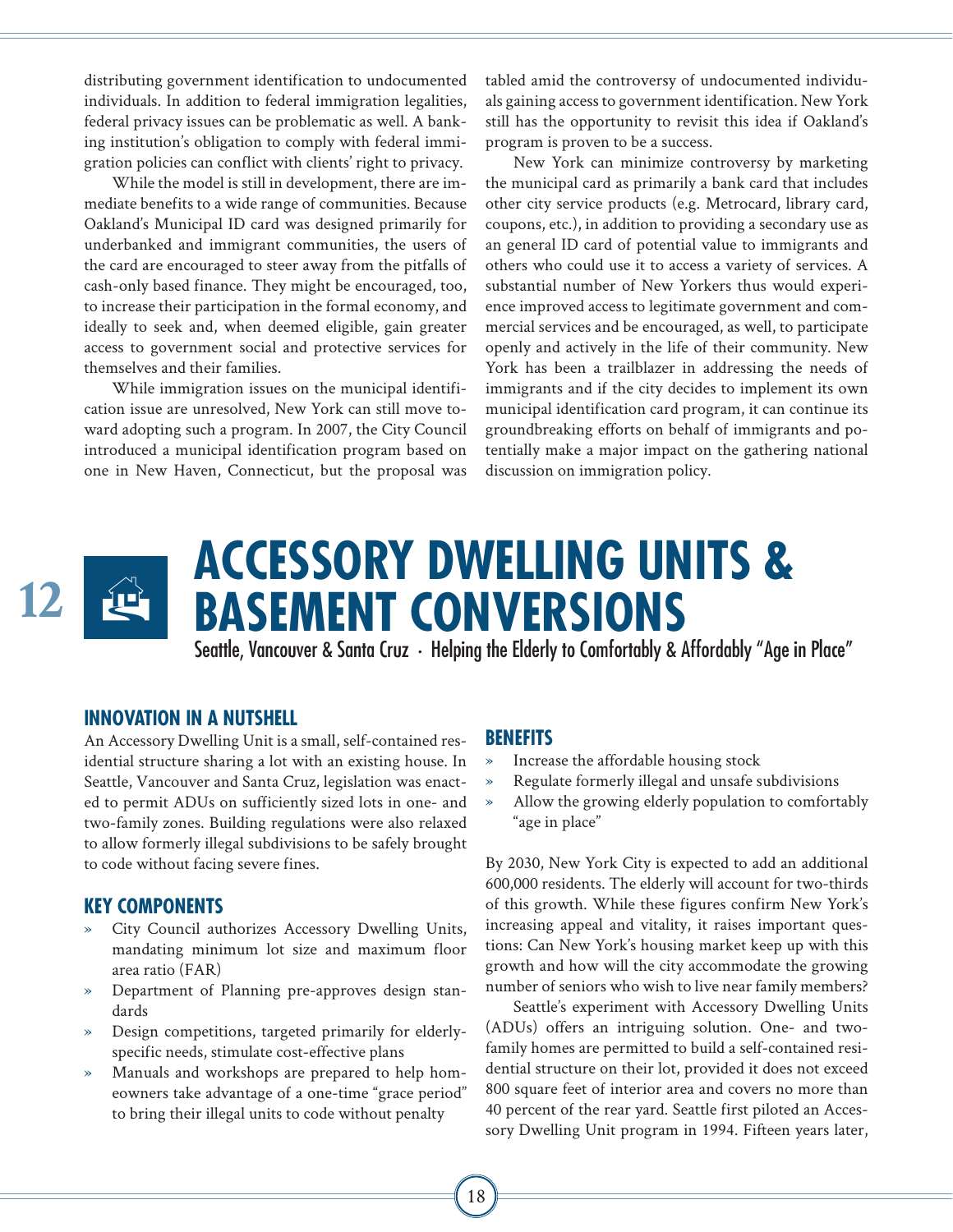its zoning code was officially amended to allow detached ADUs throughout the city. The application and development process was streamlined by the Department of Planning—articulating precise design standards, approving permits within six weeks, and organizing a design competition to spur creation of reasonably priced units.

In Vancouver, efforts to expand the affordable housing stock have been even more aggressive. In 2007, the building code was relaxed to allow detached ADUs (not exceeding 500 square feet, a size more appropriate for New York) and to legalize basement conversions ("secondary suites.") From 2010 to 2012, the City issued permits for 778 ADUs, 932 new homes with secondary suites, and legalized 608 existing secondary suites. To implement these reforms, the City of Santa Cruz offers an appealing strategy. The City provides loans to homeowners as well as incentives for keeping the units affordable. Manuals, design guides and workshops were prepared to help homeowners take advantage of a one-time "grace period" to bring their illegal units to code without penalty.

Encouraging the construction of Accessory Dwelling Units will provide affordable housing options for all New Yorkers, particularly the elderly. Affectionately referred to as "granny flats," they offer a proximate, but still independent space to house elderly family members—and a welcome substitute to nursing homes. Alternatively, the elderly can rent their increasingly oversized homes and move into a newly built ADU. Transitioning to a "backdoor cottage" behind one's own or a family member's home allows the elderly to "age in place;" staying enmeshed in their informal support network and providing childcare, help with chores and possibly financial support to their family.

To assure units are consistent with neighborhood character and design standards, New York could organize a competition to design prefab ADUs. Special consideration could be given to modular units manufactured in New York, spurring economic development. Modular ADUs can be customized for the aged, with wall sockets higher off the ground, hallways wide enough for a walker, bathrooms with support rails, and no stairs.

In New York, the boroughs outside of Manhattan provide an excellent terrain for Accessory Dwelling Units. One-and two-family residences account for 34 percent of total lot area in Staten Island, 35 percent in Queens, 18 percent in Bronx, and 23 percent in Brooklyn. The average lot size for these homes is 4,300 sq ft in Staten Island, 3,400 in Queens, 3,100 in the Bronx, and 2,400 in Brooklyn. Even under Seattle's generous 4,000 sq ft minimum lot size, a significant number of locations in New York could accommodate ADUs.

The demographic figures provide an even stronger case for ADUs. While only 7 percent of Manhattan dwellings house three generations, the outer borough average is 10 percent (not counting, of course, illegal subdivisions). Excepting Manhattan, every borough has experienced an increase in foreign-born residents over the last decade. For many of these immigrants, ADUs provide a welcome opportunity to remain close to their extended family in a safer, more comfortable and more cost-effective manner. As Sujatha Raman, the director of Development for Chhaya CDC, recognizes, "In Queens and other parts of the city where our community is mainly low- and middleincome, the family structure of the Asian clients we work with is larger and the housing model in New York City doesn't quite fit."

For low-income immigrant families lacking appropriate and affordable housing, illegal subdivisions have provided a shadowy, unspoken "safety valve." Housing advocates estimate 100,000 illegal dwellings in New York City. But with fire and health hazards arising from unregulated subdivisions and the impossibility of legally binding lease contracts, "safety" is a severe misnomer. To ensure regulatory compliance, increased tax revenue, and the allocation of educational, sanitation and police resources according to actual population figures, Accessory Dwelling Units offer a smarter, safer and more equitable solution.

For many housing experts, simply legalizing basement subdivisions is considered the path of least resistance because it does not alter existing FAR. While this is an appealing strategy, there are compelling reasons to consider ADUs as well. Construction costs for ADUs in Seattle are approximately \$50,000, similar to the \$10,000- \$50,000 cost of bringing illegal basement subdivisions up to code, according to Sujatha Raman. ADUs are also less vulnerable to flooding than basements; a real concern in our post-Sandy environment. Finally, with no stairs and the opportunity to design them according to the needs of the elderly, ADUs are better suited to our aging population.

For NYC, zoning for ADUs and permitting basement conversions provides a rare opportunity, simultaneously addressing some of the city's most pressing and nettlesome problems. They would increase our affordable housing stock; attenuate the city's reliance on unsafe, illegal subdivisions and allow our growing elderly population to comfortably "age in place."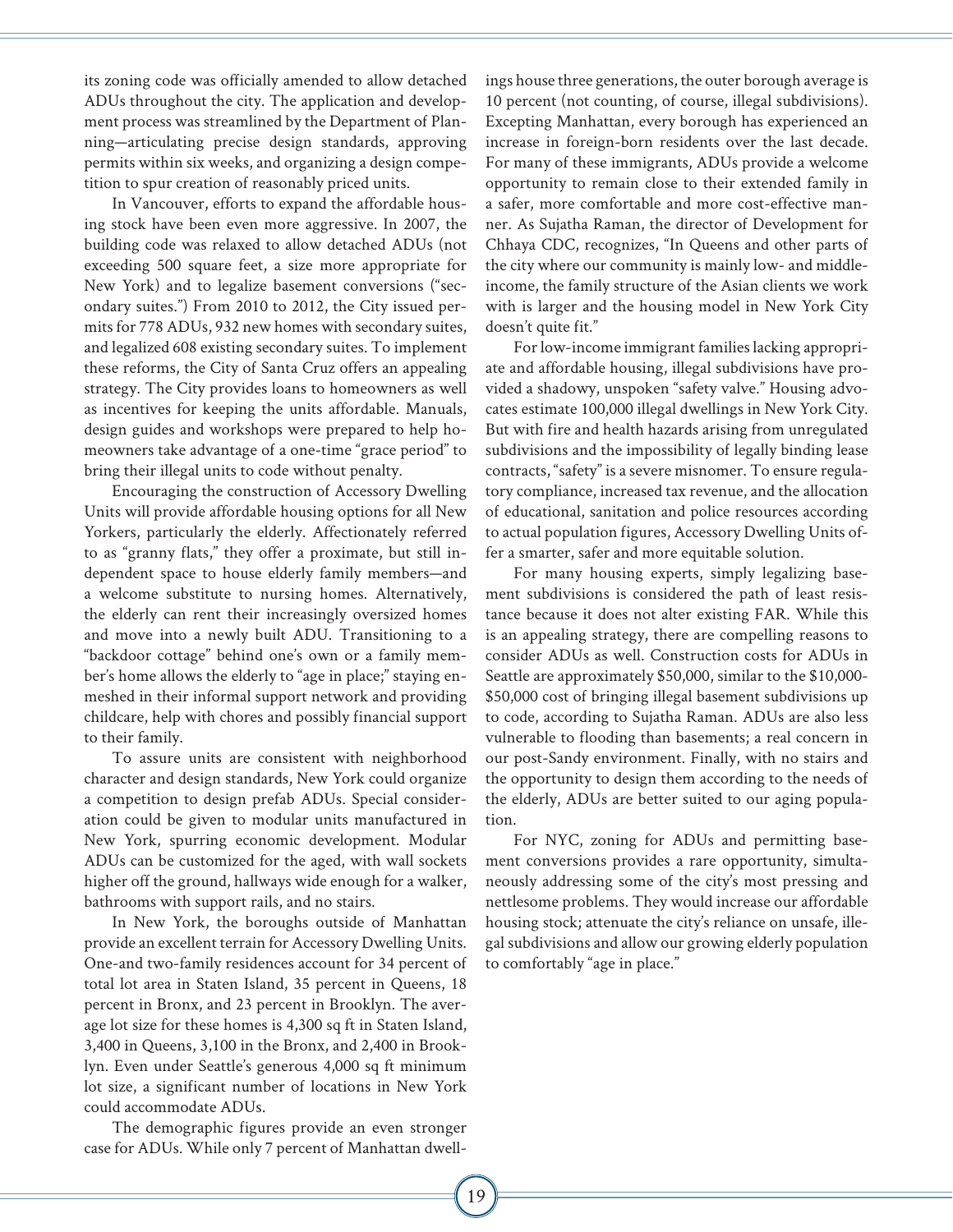

# **PRIZE-LINKED SAVINGS**<br>
Michigan • Incentivizing Savings Accounts in Underbanked Communities

### **INNOVATION IN A NUTSHELL**

Under a new model, cash prizes are used to incentivize underbanked individuals to open and make regular deposits into a traditional savings account. The initiatives aim to dramatically increase the number of low-income families enrolled in the banking system.

### **KEY COMPONENTS**

- » A nonprofit organization or government agency coordinates the program in partnership with a reliable banking institution
- It includes a marketing plan and a push for state legislation to allow cash, raffles and other incentives to ensure wide participation

### **BENEFITS**

» Underbanked households open and maintain a savings account, increasing their access to financial products and services, while offering paths to better money management and greater financial stability

About 20 percent of US households, or 51 million adults, are underbanked. In the years following the recent economic downturn, many families were forced to tap into retirement funds and nest eggs. While the benefits of creating and maintaining a traditional savings account are difficult to popularize through marketing, prize-linked savings (PLS) programs have become a widespread and effective tool to encourage families to save money and use the banking system.

In the past, public awareness campaigns to promote the creation and maintenance of savings accounts have faltered because they have relied on simply advocating the virtues of having a savings account. But prize-linked savings have had greater success because they have leveraged new and enticing incentives—cash prizes, raffles and lottery-like prize entries. Countries such as the United Kingdom, Sweden and United Arab Emirates have widely instituted these programs. In the US, Indiana's Central Credit Union first piloted the program and enrolled more than 1,000 new accounts, accruing more than \$500,000 in savings deposits in the first five months. Based on the success of Indiana's pilot, an asset-building nonprofit, Doorways to Dreams (D2D), spearheaded a highly successful program in Michigan that serves as the current model for PLS in the US.

In 2009, D2D partnered with the Michigan Credit Union League to launch Save to Win, the country's first large-scale, prize-linked credit union savings account. This program enters account holders into raffles for cash prizes with each savings account deposit of \$25 or more. Michigan credit unions boosted public interest in the program by offering an annual \$100,000 jackpot in addition to smaller prizes to encourage people to create a savings account and fund it regularly.

Most states ban privately run lotteries and Michigan was no exception. But Michigan's Credit Union Act included a provision that specifically allowed credit unions to run promotional programs like Save to Win. In partnership with local governments, D2D and their partners launched aggressive public awareness and enlistment efforts.

Through Save to Win, the number of low-income residents enrolled in the traditional banking system has spiked. Three years since the program launch, 25,000 unique accounts have been created, with over \$40 million in accrued deposited savings. Because of PLS administered through Save to Win, the demand for credit union memberships has increased, totaling more than one million people in Michigan and Nebraska. In addition to driving people to create a savings account, average savings account balances have grown from \$817 to \$1,779, since one of the conditions of the raffle entry requires long-term maintenance and regular deposits. Account retention remains fairly high, with an average 60 percent of members maintaining their accounts for more than a year.

Replicating the Michigan PLS model in New York would not be difficult since the City already has established the Office of Financial Empowerment, a widely effective asset-building agency at City Hall that works closely with both government and financial institutions. The major hurdle for New York to implement PLS would be the legislative ban on non-state institutions' ability to offer cash prizes. But if legislation were secured and a well-designed program tailored for New York were devised, the city's large underbanked population could be spurred to save money reliably and accrue other financial benefits with credit unions or other qualified financial institutions.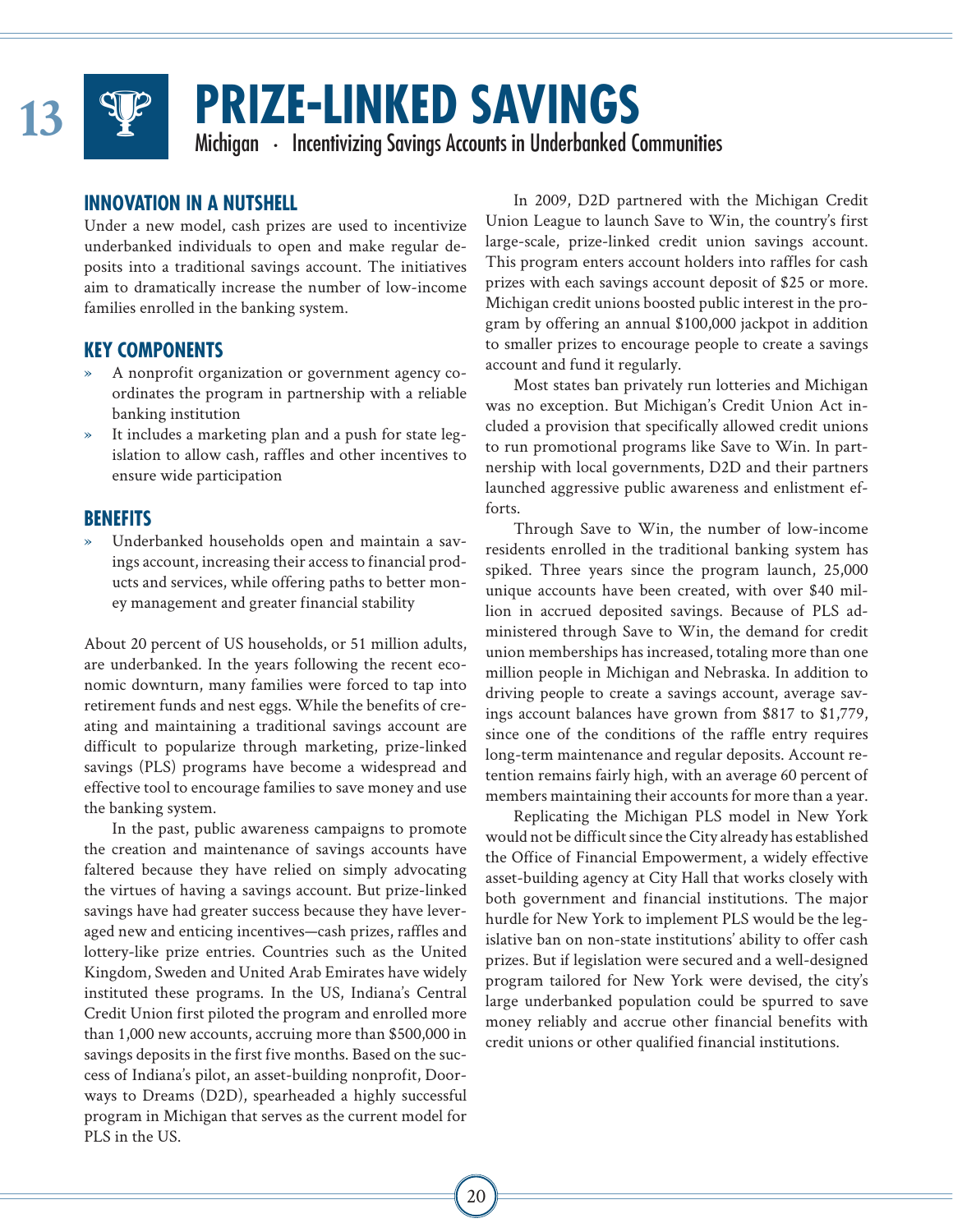

## **IMMIGRANT EXPORT INITIATIVE**<br>
Los Angeles & Chicago • Helping Immigrant-Run Businesses Grow through Exporting

### **INNOVATION IN A NUTSHELL**

Immigrant entrepreneurs account for a disproportionate share of new businesses, and given their language skills and established networks in their native countries, there is clear potential for many to export their goods and services. Chicago and Los Angeles are targeting these enterprises in order to double citywide exports, thereby boosting local economic growth.

### **KEY COMPONENTS**

- Coordination between government, business and education institutions to extend training, loans and insurance to export-ready immigrant-operated businesses
- » Multinational Export Forums encouraging immigrant entrepreneurs to share country-specific expertise and collaborate on new export ventures

### **BENEFITS**

- » Increasing city exports
- » Engaging immigrant business owners
- Inspiring collaboration between diverse immigrant entrepreneurs

Immigrants have long been entrepreneurial sparkplugs. Just 13 percent of the nation's population, the foreignborn operate 18 percent of small businesses. But while immigrant entrepreneurs have become increasingly important to the nation's economy, too few immigrant-run firms ever grow into medium or large businesses, limiting their economic benefits to the local economy. Economic development officials in a number of cities are betting that immigrant-run businesses have significant potential to grow through exporting. With established networks in their home countries, an understanding of local markets, and shared languages and culture, immigrants are endowed with easier access to foreign markets. In Los Angeles and Chicago, export assistance programs are helping these businesses expand domestically by venturing abroad.

In the fall of 2011, Los Angeles Mayor Antonio Villaraigosa launched the Los Angeles Regional Export Council (LARExC), an independent, not-for-profit partnership of government, business and educational institutions. Charged with doubling exports from small and medium-sized companies, LARExC devotes special attention to immigrant-owned businesses that either 1) do not export, but have strong business ties to their country of origin or 2) already export to their home country and have the know-how to pursue additional destinations.

Companies are assessed and screened through an online intake form, ensuring that resources are targeted toward companies with the highest export potential. For novices, the city port and airports conduct seminars in trade financing, documentation, logistics and identifying appropriate overseas markets. The Export Champions Program, for the more export-ready, matches companies with a team of UCLA and USC MBA students who provide market research and devise an export plan. Finally, trade missions to East Asia and western Latin America allow companies to meet with local importers, government officials and U.S. Department of Commerce service officers stationed abroad.

Chicago is also targeting export promotion programs to the city's foreign-born business owners. Chicago's Office of New Americans and the Department of Business Affairs believe cross-national collaboration is the cheapest and most effective method for harnessing existing expertise. At their co-sponsored export forums, immigrant entrepreneurs share their country-specific knowledge and collaborate in forging new markets.

Instituting a similar program in New York makes sense. In the five boroughs, the foreign born comprise 36 percent of the city's population but a hefty 49 percent of all self-employed workers. Directing them to training, networking opportunities, loans and insurance to help them export to their home countries or seek new markets beyond their home countries could help more of these firms grow and provide a boost to the New York economy. Exporting provides one of the best opportunities for small businesses to expand and add employees. Companies that export pay 15 percent higher wages and are nearly 9 percent less likely to go out of business than non-exporting companies.

As it is, too few of New York's small businesses export their goods and services. Exports account for only 7 percent of New York's total metro GDP, ranking it 93rd among America's 100 largest metros.

New York City currently lacks any meaningful program to help local businesses export. In today's global economy, it would be wise for New York to undertake an export-assistance strategy. Targeting immigrant-owned businesses is a natural place to start.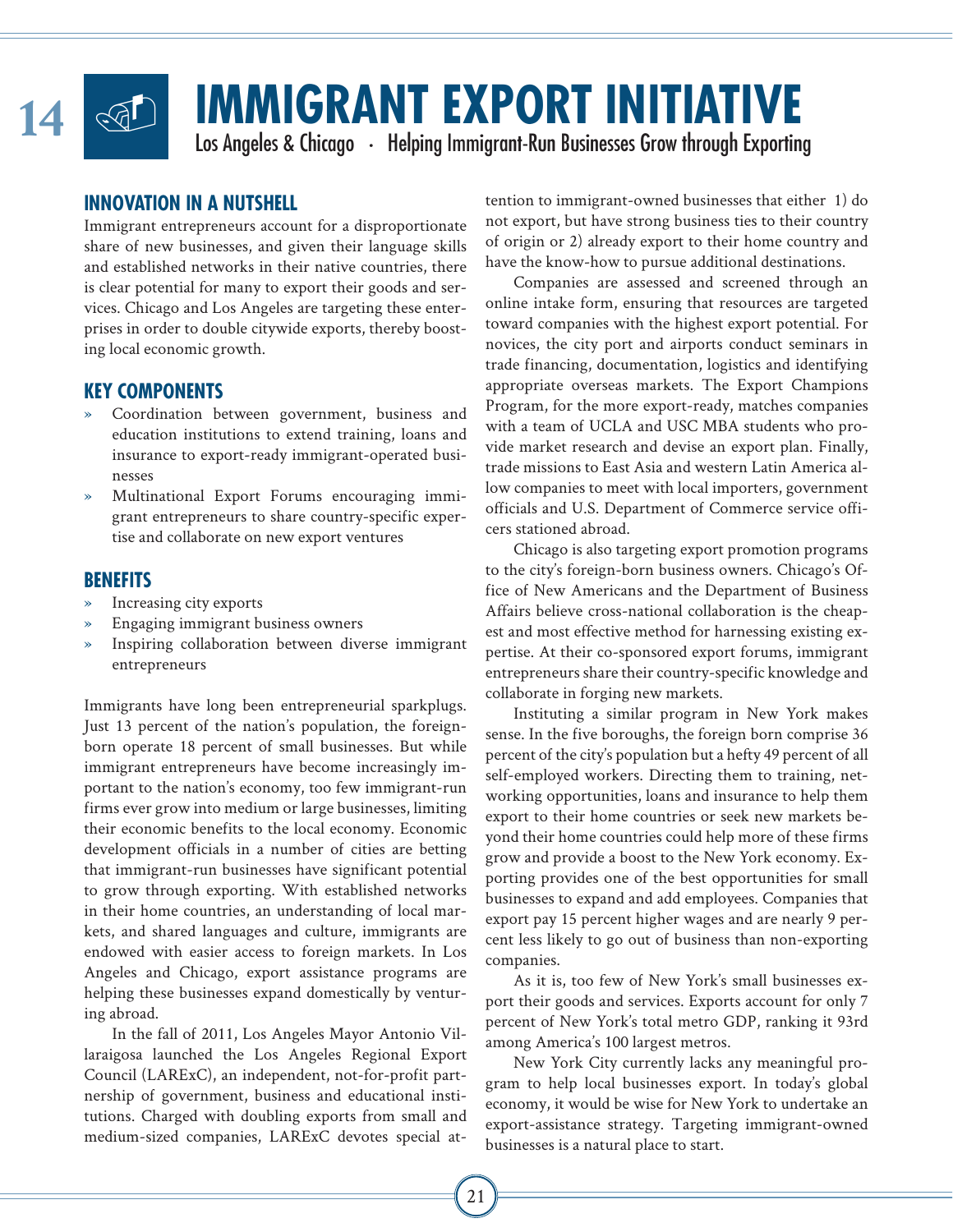

# **COMMUTER TAX BENEFIT**<br>
San Francisco • Expanding Access to Federal Pre-Tax Transit Benefits

### **INNOVATION IN A NUTSHELL**

The City of San Francisco now requires businesses in the city with 20 or more employees to provide employees with tax-free commuter benefits.

### **KEY COMPONENTS**

- Legislation mandates that businesses offer tax free transit benefits to their workers
- As much as \$245 each month can be exempted from federal, state and city income taxes, Social Security and Medicare taxes, and federal unemployment insurance

### **BENEFITS**

- » Incentivizes people to use public transit
- » Decreases congestion
- » Decreases payroll tax for employers
- Significant cost savings for commuters
- » Decreased greenhouse gas emissions

The federal government has long allowed businesses to offer their employees the opportunity to save hundreds of dollars a year in transit costs by using pre-tax dollars to pay for subway, bus or commuter rail commutes. However, beginning in 2009, the City of San Francisco went a step further and mandated that businesses in the city with 20 or more employees offer their workers tax-free commuter benefits, which are currently capped at \$245 a month.

San Francisco's law has greatly increased the number of people taking advantage of the federal tax-free transportation program, a development that benefits both employees and employers and has no meaningful cost to the city. Individual workers can greatly reduce their monthly expenses, while businesses save in payroll taxes because employees are deducting income on a pre-tax basis. By offering the benefit, employers also become more attractive to potential employees. Even the San Francisco Chamber of Commerce supported the measure, saying: "While the Chamber generally opposes mandates on business, the City's requirement that businesses with 20 or more employees working in San Francisco establish a program to promote the use of public transit can be an economic benefit. In addition to helping to reduce greenhouse gas emissions by getting people out of their cars and onto transit, the law can be a money-saver for business."

While a healthy number of San Francisco residents were already using the transit benefits prior to the 2009 law, a significant share of small and medium-sized companies had not offered the program to their employees. The law appears to be working. Since the ordinance was rolled out, 64 percent of San Francisco businesses have complied and companies with fewer than 100 employees have the highest participation rates—more than 60 percent.

New York City could benefit from similar legislation. Although a large share of New Yorkers already commute to work by public transit—700,000 people in the New York metro area, according to New York Public Interest Research Group—hundreds of thousands of New Yorkers currently are not taking advantage of the federal benefits, mainly because they are unaware of the program. Currently, only about a quarter of large and medium companies in the city offer the federal tax-free transit benefits.

Expanding the number of businesses that offer these benefits would lead to a higher participation rate among workers, giving at least some financial relief to New Yorkers at a time when so many others costs—including transit fares—have continued to rise. According to the MTA, New Yorkers who are in the 15 percent tax bracket would save around 29 percent on every subway or bus ride if they participate in the transit benefit program. Prior to the recent fare hike, the average cost of a ride for those using a bonus pay-per-ride MetroCard was \$1.49 for participating employees, compared to \$2.10 for those who don't take advantage of the federal tax benefit.

It would also encourage more New Yorkers to take transit, a huge plus at a time when traffic congestion across the five boroughs remains a major problem, and ensure that more of the income earned in New York stays in the local economy rather than being sent to Washington—a noteworthy benefit for a city that routinely sends more tax dollars to the federal government than it gets back in return.

"Tax-free transit benefits save transit riders hundreds of dollars a year on commuting costs, give businesses a no-cost fringe benefit to offer their employees and reverse the flow of federal tax dollars from Washington to back home," says Gene Russianoff, staff attorney for the NYP-IRG Straphangers Campaign.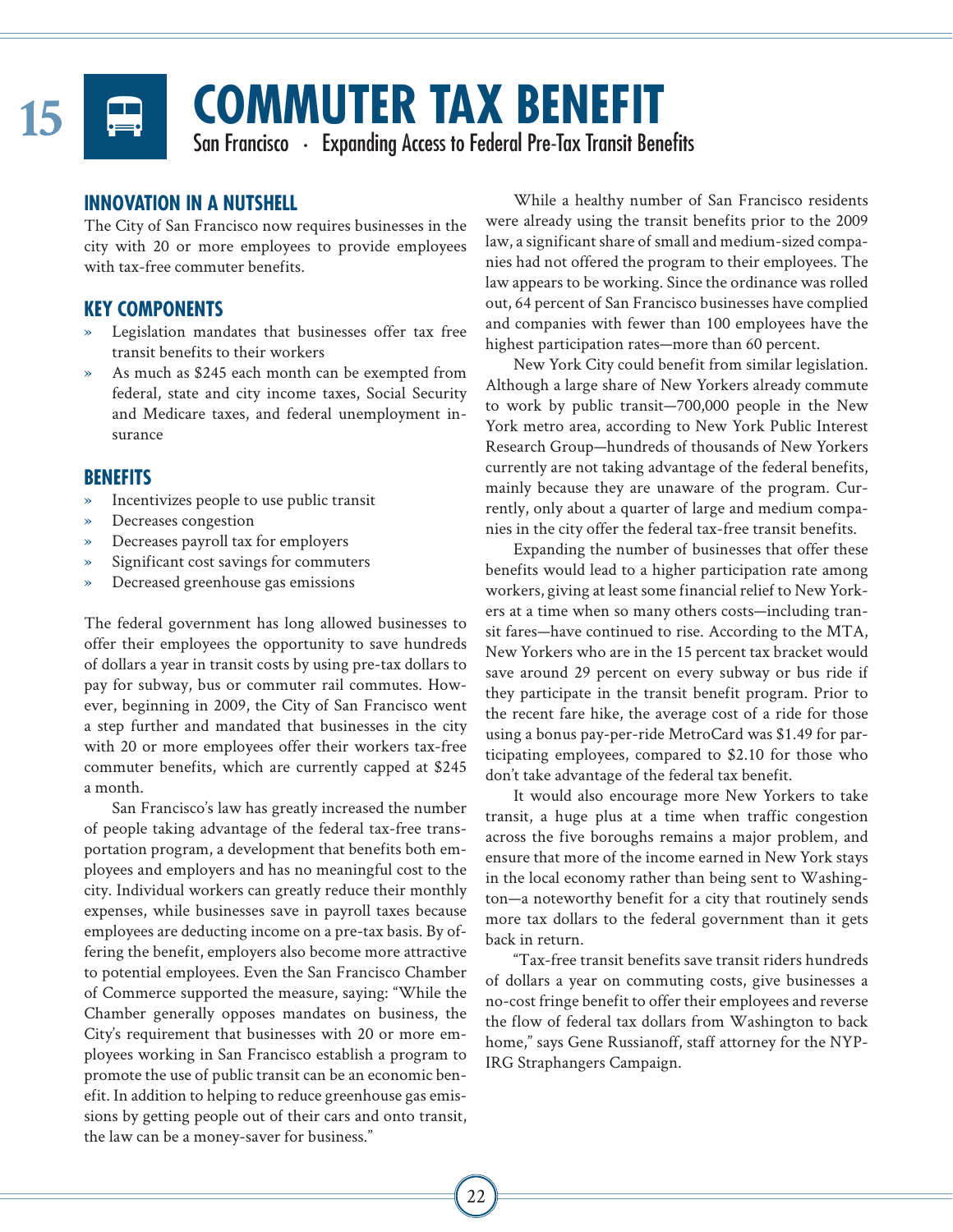### **EXPERT PARTICIPANTS**

In preparation for this report, we held two roundtable sessions to critique and refine our policy proposals with a group of leaders from the city's business, philanthropic and nonprofit sectors. We would like to thank all those who participated. While they have not necessarily endorsed the recommended ideas, their constructive criticism was extraordinarily helpful in improving *Innovation and the City* and their input was greatly appreciated.

Scott Anderson Amy Armstrong Juanita Ayala Vargas Bob Balder Charles Brecher Gerrard Bushell Jennifer Cho Joel Copperman Henk de Jong Michelle de la Uz Andy Ditton Shawn Escoffery Ken Fisher Dall Forsythe

Marek Gootman David Hansell Melanie Hartzog Jen Hensley Mike Hickey Mike Holland Jalak Jobanputra Jennifer Jones Austin Carol Kellermann Andrew Kimball Matt Klein Steve Koonin Eric Lee Corinne LeTourneau Stan Litow Gail Magaliff Brian Mahanna Carolyn McLaughlin Gary Schneider Alexander Gail Sherman Tony Shorris Deborah Snyder Eduardo Staszowski Stefaan Verhulst Sarah Watson Carl Weisbrod Karen Wong